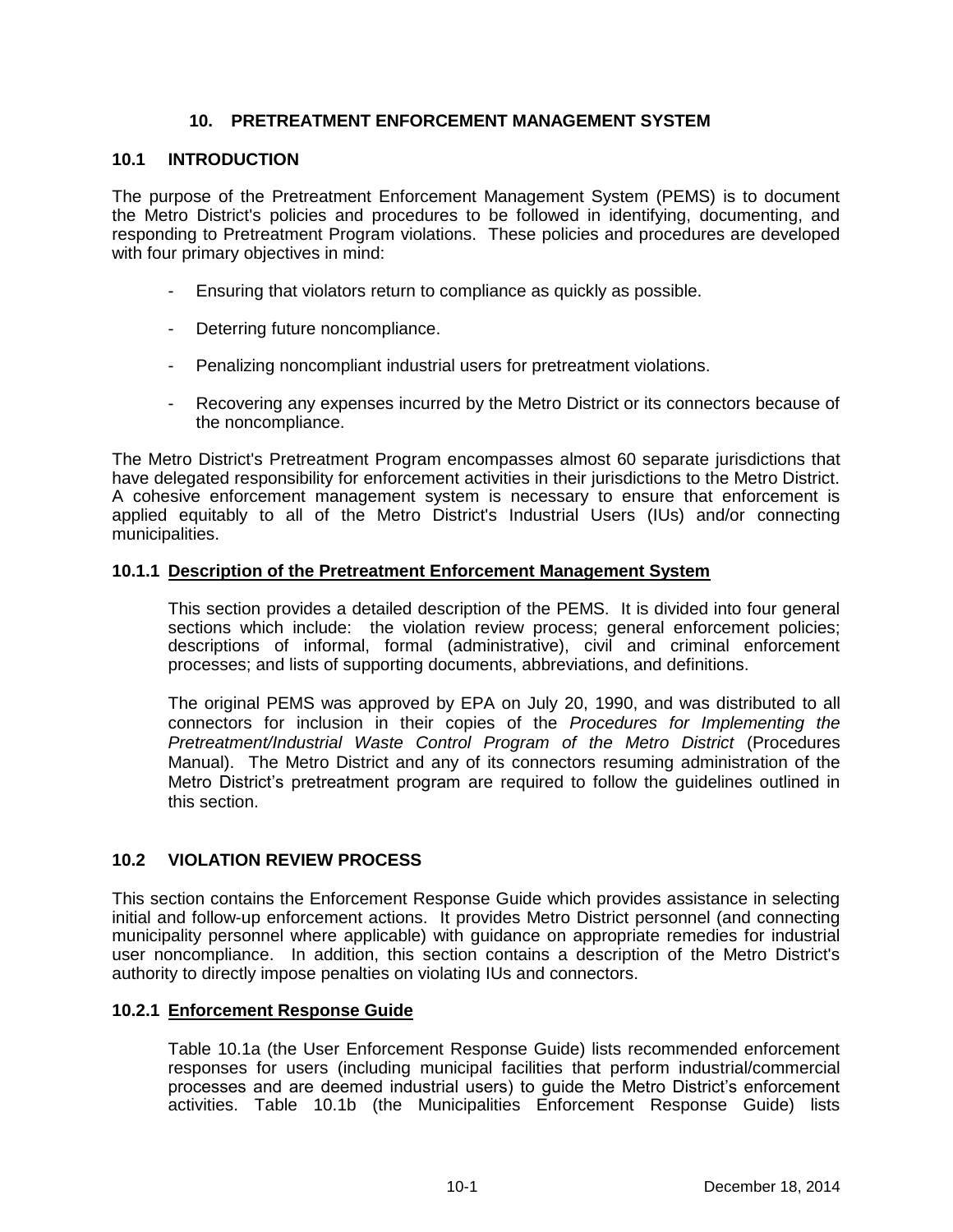recommended enforcement responses for municipalities that fail to perform their pretreatment duties (if not delegated to the Metro District) or comply with the *Rules and Regulations.* These guides are intended to serve three purposes:

- Establish appropriate enforcement responses for different levels and types of Pretreatment Program violations.
- Ensure a uniform enforcement response for comparable violations.
- Provide a quick reference for Pretreatment Program enforcement personnel.

If any connecting municipality seeks to resume enforcement responsibilities of the Metro District's pretreatment program they will be required to comply with the requirements established in the Metro District's *Rules and Regulations* and coordinate closely with Metro District pretreatment personnel. The Metro District must be informed of all enforcement actions taken against IUs and notified prior to a connecting municipality's taking formal administrative or judicial action. The Metro District has the authority to enforce pretreatment regulations where the connecting municipality is unable or unwilling to do so, and may exercise more severe action if it believes a connecting municipality is being too lenient with an IU or if the IU is not showing good faith in resolving its compliance problems. The Metro District also has the authority to overfile on a connecting municipality's enforcement action in the event the connecting municipality fails to take appropriate action, or to escalate enforcement in cases where the IU fails to comply with initial actions. Sections 10.4.5 and 10.5.1 contain a more detailed explanation of the Metro District's overfiling authority.

Tables 10.1a and 10.1b encompass three types of enforcement responses: informal, formal, and judicial. These responses are discussed in more detail in later Sections.

The Enforcement Response Guide lists several alternative enforcement responses for each type of violation. These alternatives are separated by semicolons. Determination of the appropriate alternative must include consideration of the criteria described below. The reasons for choosing a particular response should be documented. The response guide must be followed in all cases. Not to do so may jeopardize future enforcement due to allegations of arbitrary decision making.

The Enforcement Response Guide also contains a range of penalty amounts for different types of violations. The Metro District established the penalty ranges based on the penalty amounts available to its connecting municipalities in their legal authorities and on information obtained from EPA enforcement guidance documents. Many connecting municipalities have a \$1000/violation/day maximum penalty amount in their legal authorities, so each of the penalty amount ranges listed in the Guide reflect what the Metro District believes are reasonable allocations of the maximum penalty amount. For example, a frequent nonsignificant discharge violation calls for a \$100-\$500 per violation penalty, while a frequent significant violation calls for a \$300-\$1000 per violation penalty. Discharge violations causing known damage to the Metro District or the environment require the assessment of the maximum penalty amount available. The criteria used to select a penalty amount from the specified ranges are discussed in more detail in Section 10.5.2.

Determination of appropriate enforcement response is, in large part, based on common sense. For example, revocation of an IU's permit would not be an appropriate response to a late report. On the other hand, a verbal warning would not be appropriate if an IU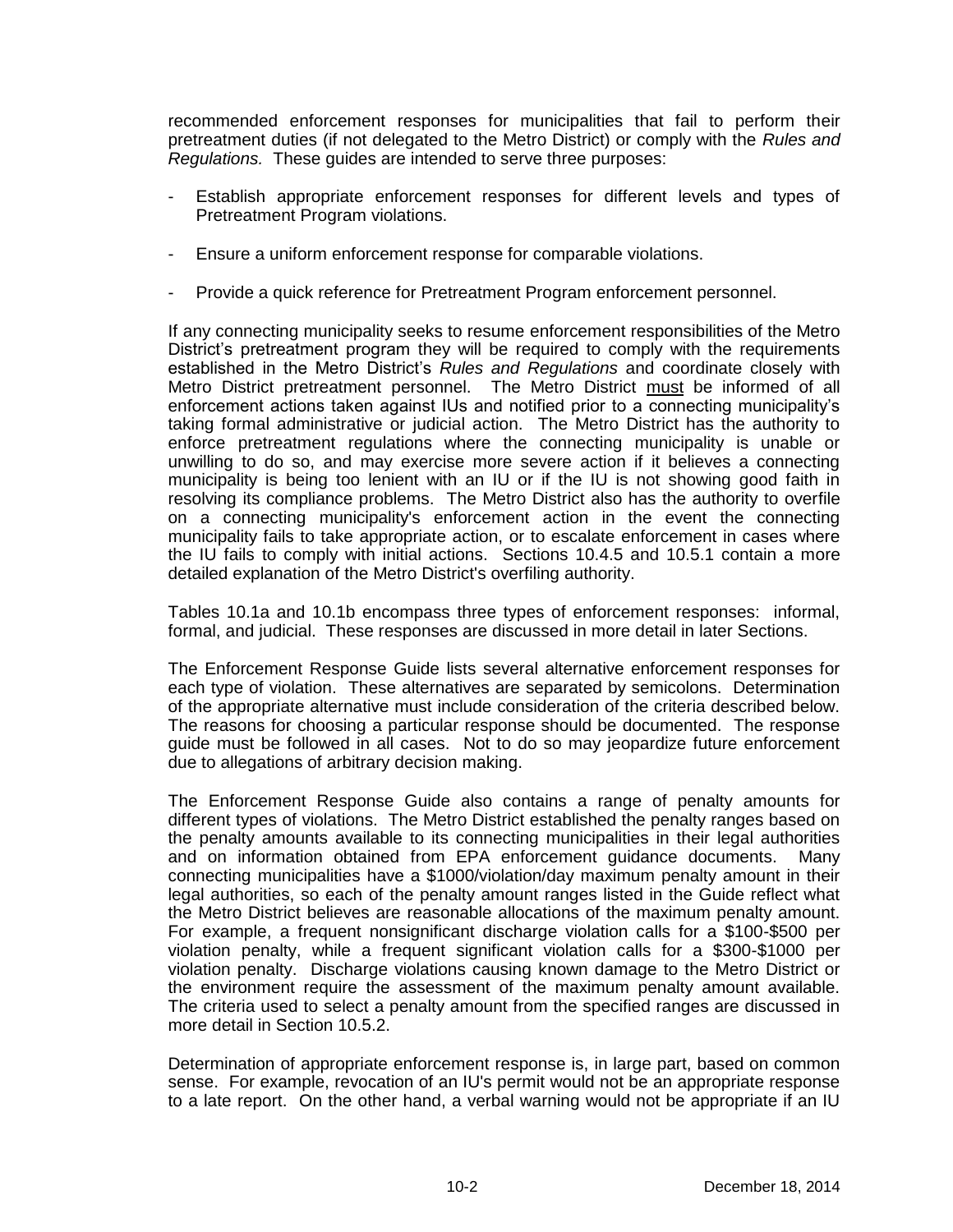failed to notify the Metro District of a spill that caused a treatment plant upset and subsequent CDPS permit violations. The following criteria should be kept in mind when using the Enforcement Response Guide to determine an appropriate enforcement response:

- Magnitude of the violation
- Frequency of the violation
- Effect of the violation on the environment
- Effect of the violation on the Metro District (including the collection system).
	- Compliance history
	- Good faith effort
	- Occurrence of Significant Noncompliance (SNC)

Violations should be evaluated both individually and in light of other violations. For example, if a minor violation recurs, or if several minor violations occur together, a more serious response would be indicated than if the violations were looked at individually. It should also be noted that pretreatment enforcement is a matter of strict liability; i.e., the regulations were either violated or they weren't. Violations of pretreatment regulations must always be acknowledged and some type of enforcement action taken, even if it is only a verbal warning. The knowledge and intent of the IU and/or connector is only considered when determining the severity of the enforcement action to be taken.

The criteria used in determining appropriate enforcement action are discussed in more detail below.

#### **10.2.2 Magnitude of the Violation**

In general, the response to isolated, infrequent instances of noncompliance is an informal response such as a telephone call or Notice of Violation. Some isolated violations can, however, be quite serious and require more extreme enforcement measures. For example, a spill that causes damage to the sewer system may occur only one time, but that one time is a serious violation and calls for serious enforcement action. Table 10.1a and 10.1b is written to provide a variety of enforcement options based on the magnitude of the violation.

The Enforcement Response Guide requires an evaluation to determine if a violation is significant or nonsignificant. The Metro District considers a discharge violation to be significant if the concentration (or mass, in the case of production-based standards) of pollutant discharged is more than 1.2 times the effluent limitation for metals and organics, and 1.4 times the limitation for oil and grease. In the case of pH, violations are considered significant if the pH value is more than 1.0 pH unit above the upper pH limit or below the lower pH limit.

Other examples of significant violations are: discharges of a pollutant(s) that cause, alone or in combination with other discharges, Interference or Pass Through, or cause imminent endangerment to human health/welfare or to the environment; criminal convictions for Clean Water Act violations; violations of compliance schedule milestones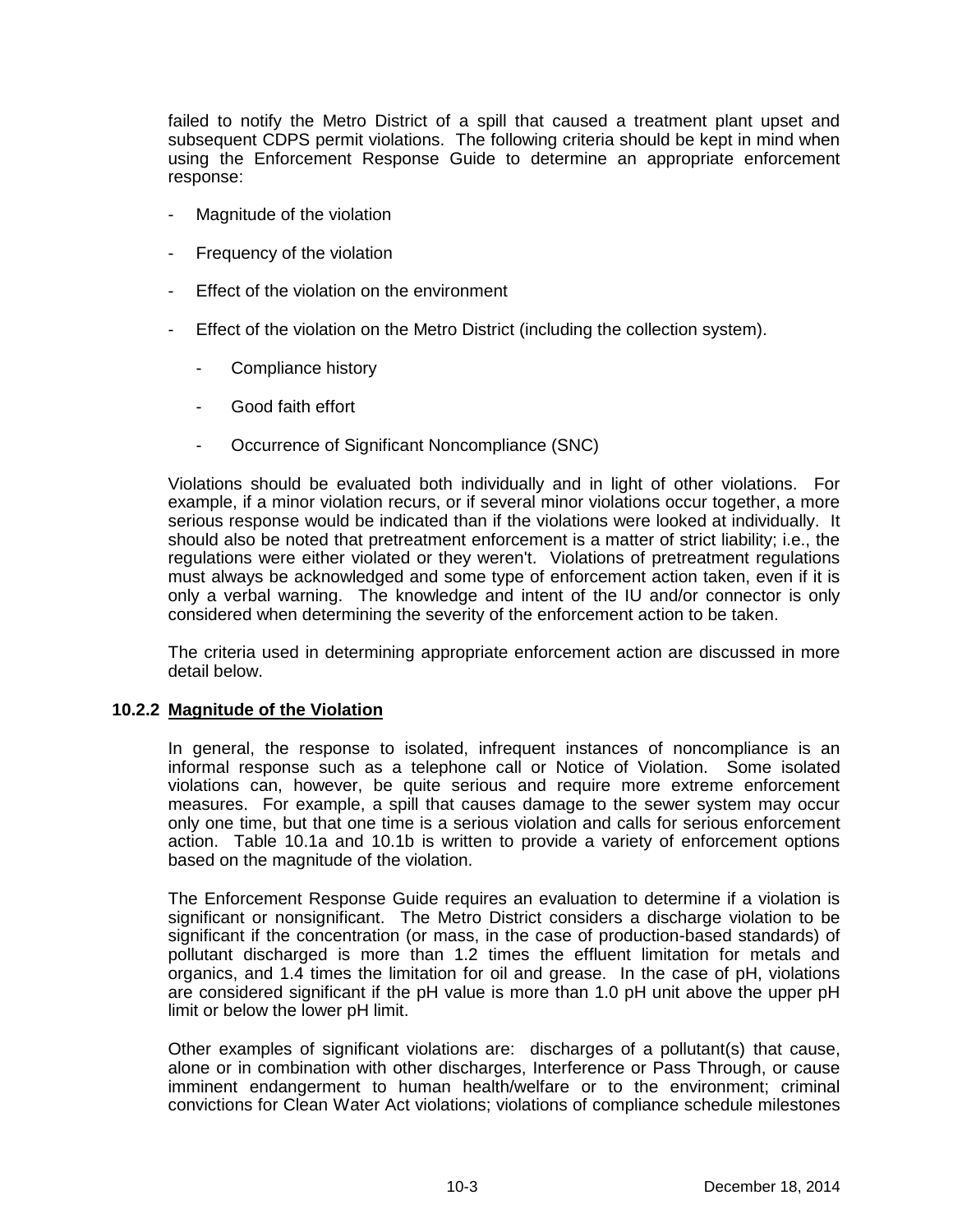by 90 days or more after the schedule date; failure to provide required reports within 30 days after their due dates; and failure to accurately report noncompliance.

# **10.2.3 Frequency of the Violation**

Regardless of severity, violations which continue over prolonged periods of time subject the industrial user and/or connecting municipality to escalated enforcement action. For example, if an effluent violation occurs monthly for six months, or if reports are frequently submitted after the date, escalated enforcement action is indicated. Chronic violations that result in harm to the sewer system or environmental damage will require even more serious action, including suspension of sewer service and recovery of costs. Table 10.1a and 10.1b is written to provide a variety of enforcement options based on the frequency of the violation.

The Enforcement Response Guide requires an evaluation to determine if a violation is frequent or isolated. The Metro District considers discharge violations to be frequent if the violations occur at a rate equal to or greater than 33% of all monitoring events within a 6 calendar month period per parameter. A discharge violation is considered isolated if it occurs at a rate of less than 33% of all monitoring events within a 6 calendar month period per parameter. The Metro District considers reporting violations to be frequent if the reporting violations occur at a frequency of 33% or greater of submitted reports are late within a six month period with required reporting due dates. A reporting violation is considered isolated if it occurs at a rate of less than 33% frequency considering all required reporting due dates in a six month period.

## **10.2.4 Effect on the Environment**

One of the primary goals of the National Pretreatment Program is to prevent pollutants discharged from industrial sources from "passing through" the treatment plant into the receiving waters. Evidence of Pass Through includes violations of numerical or toxicity limits of the Metro District's CDPS permit. At a minimum, discharges which cause CDPS violations require issuance of an Administrative Order and assessment of penalties. The Metro District may also recover costs incurred due to CDPS violations. If the violations continue, revocation of the permit or suspension of sewer service may be in order. In addition, causing (or contributing to causing) exceedances of Colorado Water Quality Standards for Segment 15 of the South Platte River will also subject the IU to enforcement action.

# **10.2.5 Effect on the POTW**

Another goal of the National Pretreatment Program is to prevent "interference" with the POTW caused by industrial discharges. Interference includes upsets to the treatment system, damage to the collection system caused by corrosion, blockages or explosions, increased treatment costs, or biosolids contamination. Violations of this type call for penalties as well as cost recovery. If the violations continue, revocation of the permit or suspension of sewer service may be in order.

#### **10.2.6 Compliance History**

Chronic violations of permit limitations may indicate that an IU needs to install a pretreatment system or, if a system already exists, that it is inadequate for the waste treated or is not being properly operated or maintained. IUs that have other chronic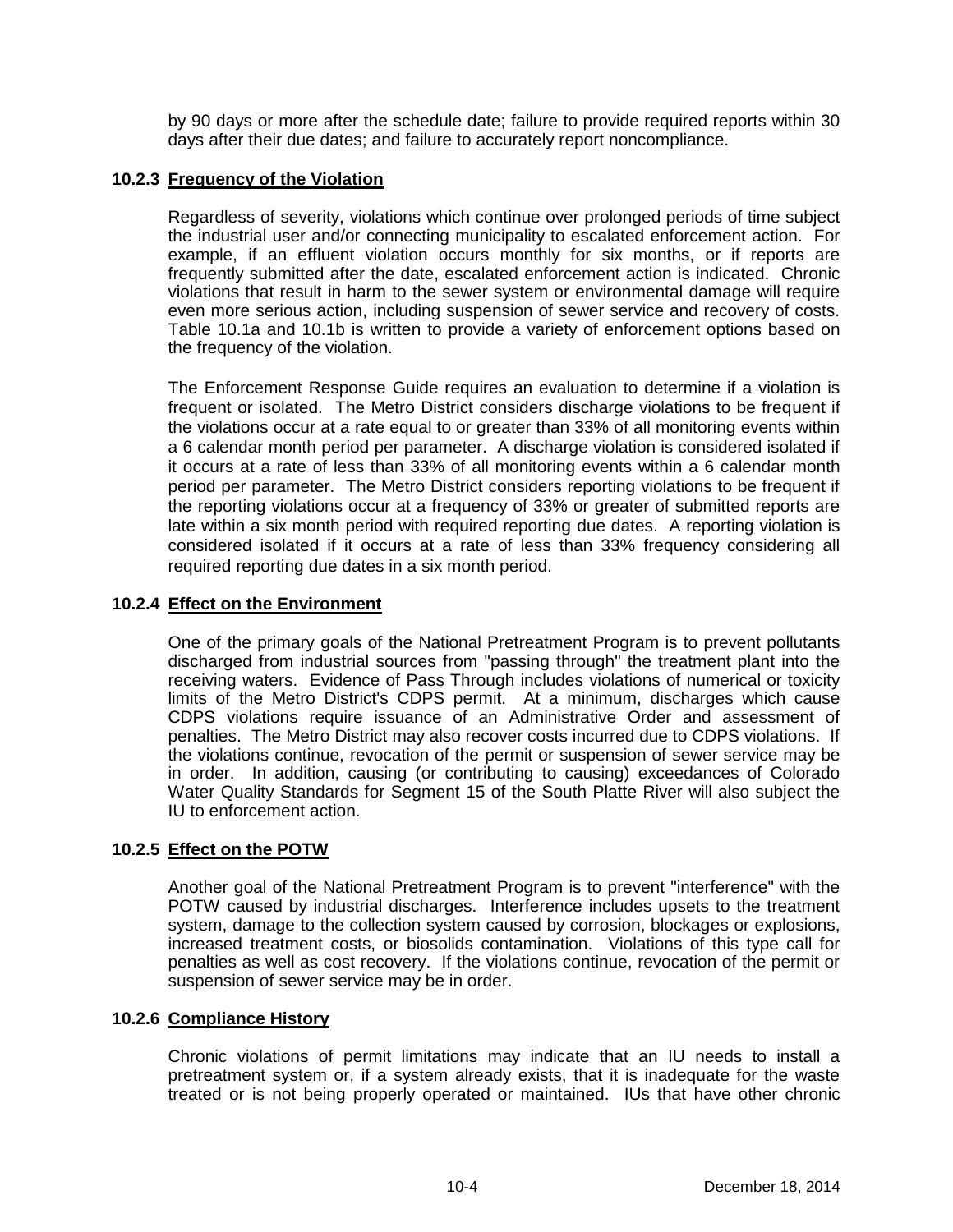compliance problems, such as frequently submitting reports late or failing to achieve Compliance Schedule deadlines, may have a lackadaisical or even contemptuous attitude towards Pretreatment compliance. Either case must be dealt with more severely than the IU who only has an occasional violation or submits a report two or three days late once every three years. Compliance history is an important consideration when determining which of several appropriate enforcement actions should apply to a particular violation.

# **10.2.7 Good Faith Effort**

The IU's good faith in correcting its noncompliance may also be a factor in determining which enforcement action to take. Good faith is typically demonstrated by cooperation and completion of corrective measures in a timely manner. However, compliance with previous enforcement orders is not necessarily good faith if violations continue to occur. A willingness to comply generally results in the less stringent of the appropriate enforcement actions being taken. Good faith, however, does not eliminate the necessity to take enforcement action. As mentioned previously, pretreatment enforcement is based on strict liability, and a user's good faith must not be used as an excuse to avoid taking some kind of enforcement action.

## **10.2.8 Significant Noncompliance**

An SIU whose discharge and/or other violations meet certain criteria set forth in the Federal Pretreatment Regulations [40 CFR 403.8(f)(2)(viii)] (or any Industrial User which violates paragraphs  $403.8(f)(2)(viii)(C)(D)$  or (H) or bullets 3,4,8, and 9 below) may be found to be in Significant Noncompliance (SNC) with Pretreatment Standards and Requirements. These criteria include:

- Chronic violations of wastewater discharge limits, in which 66% or more of all the measurements taken during a six-month period exceed (by any magnitude) a numeric Pretreatment Standard or Requirement including instantaneous limits, as defined by 40 CFR 403.3(l);
- Technical Review Criteria (TRC) violations, in which 33% or more of all the measurements for each pollutant parameter taken during a six-month period equal or exceed the product of a numeric Pretreatment Standard or Requirement including instantaneous limits, as defined by 40 CFR 403.3(l) multiplied by the applicable TRC (TRC=1.4 for BOD, TSS, Oil and Grease, and 1.2 for all other pollutants, except pH);
- Any other violation of a Pretreatment Standard or Requirement as defined by 40 CFR 403.3(l), daily maximum, long-term average, instantaneous limit, or narrative standard, that the Metro District determines has caused, alone or in combination with other discharges, Interference or Pass Through (including endangering the health of Metro District personnel or the general public);
- Any discharge of a pollutant that has caused imminent endangerment to human health, welfare, or to the environment, or has resulted in the Metro District's or its connectors' exercise of their emergency authority to halt or prevent such a discharge;
- Failure to submit required reports within 30 days of their due dates;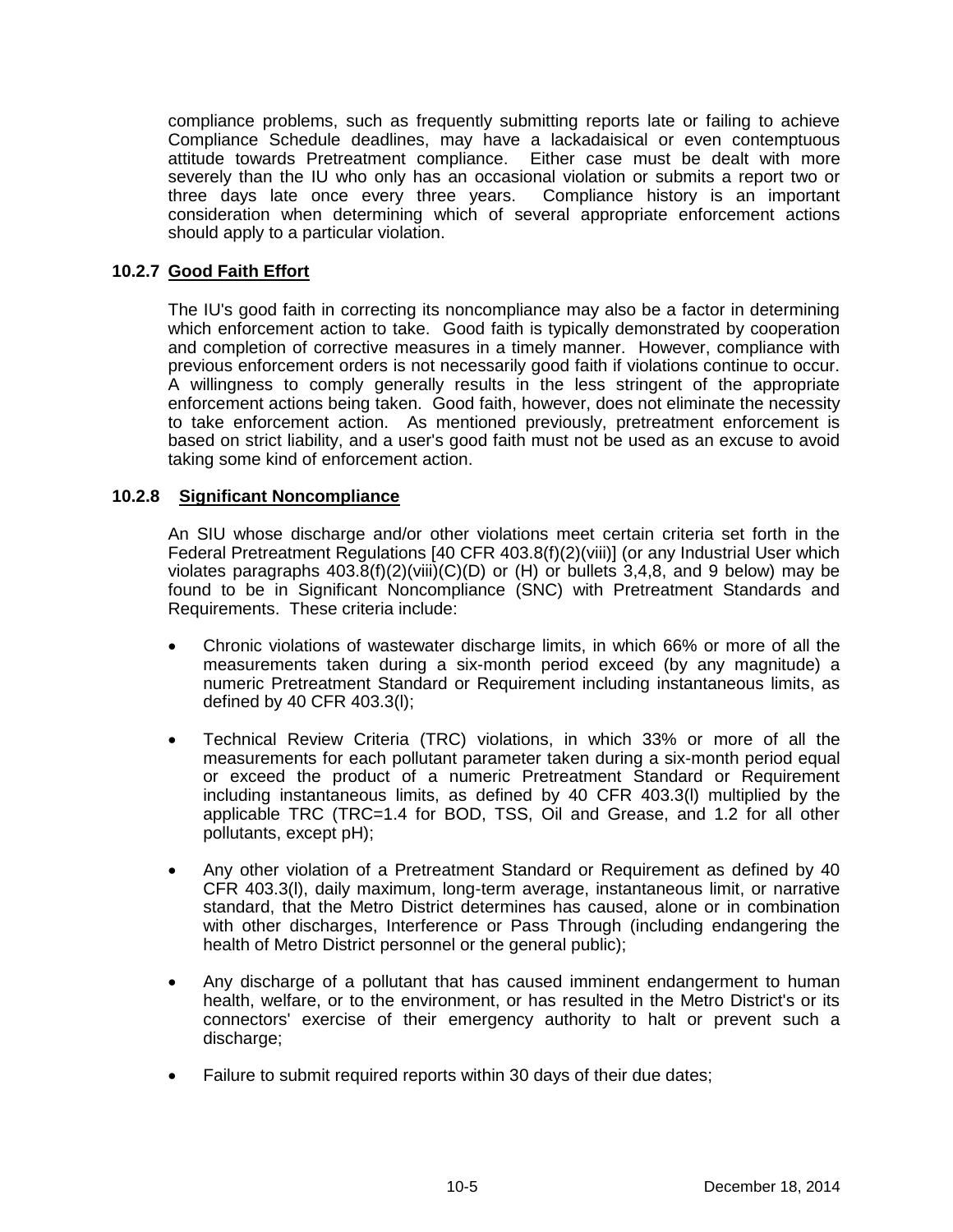- Failure to meet, within 90 days after the schedule date, a Compliance Schedule milestone;
- Failure to accurately report noncompliance.
- Criminal convictions for violation(s) of the Clean Water Act;
- Any other violation or group of violations which may include a violation of BMPs, which the Metro District determines will adversely affect the operation or implementation of the local Pretreatment Program.

In addition to requiring enforcement actions against IUs in SNC as described below, the Metro District annually publishes the names of these IUs in the newspaper. This publication is described in more detail in Sections 8.1.3 and 10.5.3 of this document. An example of this publication appears in Appendix DD.

Metro District Pretreatment staff make determinations each calendar quarter of those IUs in SNC. The procedure for making this determination is as prescribed by EPA and is shown in Appendix FF.

Regardless of the range of enforcement options shown in the Enforcement Response Guides for various types of violations, a finding of SNC requires, at a minimum, the specific enforcement actions described below. If an IU is in SNC only because of violations of discharge limitations that are in the process of being amended, and the amendments will eliminate the SNC, the following enforcement actions need not be taken.

An IU found to be in SNC for the first time must be notified of the finding of SNC and issued one of the following:

- o An Administrative Order requiring that the IU come into immediate compliance and remain in compliance with all permit requirements, and participate in an enforcement meeting; or
- o If appropriate, given the compliance history of the IU and other factors, an Administrative Order placing the IU on a Compliance Schedule as described in Section 10.7.2 of this document and requiring that the IU participate in an enforcement meeting; or
- o If appropriate, given the seriousness of the violations or the potential for environmental or other damage, an Administrative Order requiring the immediate cessation of discharge.

Any of the above Orders may include additional monitoring requirements and/or an assessment of penalties for the specific violations, as determined from the Enforcement Response Guide If the Metro District performs additional monitoring, all sampling and analytical costs may be passed on to the violator.

Enforcement meetings are held to stress the importance of correcting situations that may lead to another finding of SNC, to emphasize the necessity of maintaining consistent compliance, and to advise the IU of additional elevated enforcement actions that may be taken for failure to comply.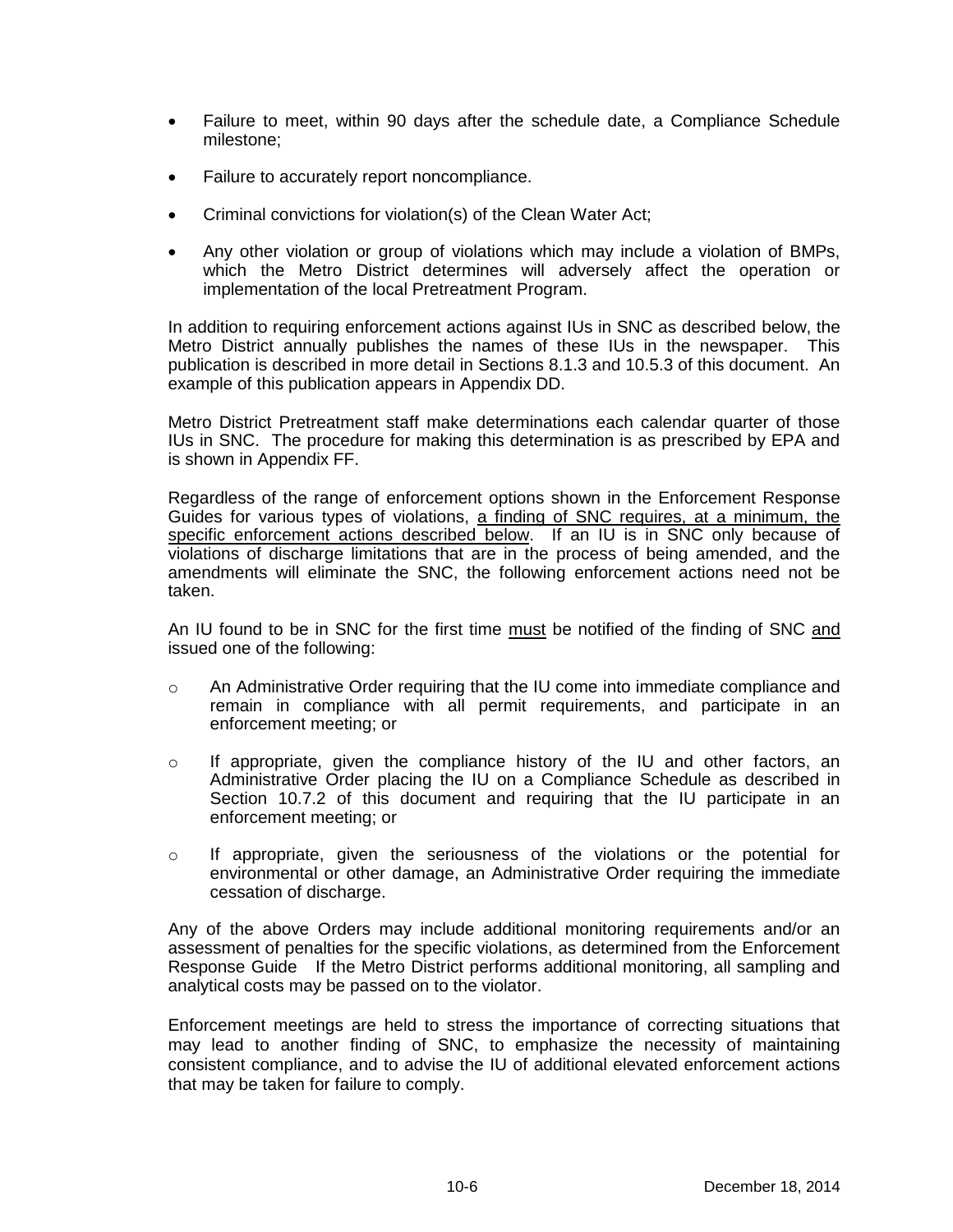Because the method used to determine SNC for each calendar quarter actually includes an evaluation of two quarters' data, an IU may be found to be in SNC for two successive quarters because of the same violation(s). Where this is the case, the second finding of SNC "doesn't count" for the purpose of accelerating enforcement actions as described below.

An IU found to be in SNC a second (or subsequent) time, where such SNC is a result of violations occurring after the date of the Administrative Order described above, must be assessed penalties for all accumulated violations as determined from the Enforcement Response Guide, except in the following instances:

- If the violations resulting in the second (or subsequent) SNC determination occurred more than two years after the last AO notification of SNC, the new SNC may, at the Metro District's discretion, be considered another "first occurrence" of SNC.
- If the violations resulting in the second (or subsequent) SNC determination were discharge-only violations for an IU currently on an Administrative Order Compliance Schedule, the IU must be notified of its second (or subsequent) SNC determination and ordered to complete the schedule. In this case, any determination of SNC for the IU within two years after the completion of the Compliance Schedule must result in the assessment of penalties for all accumulated violations.
- If the Metro District determines the second (or subsequent) SNC determination resulted from conditions reasonably beyond the control of the IU, the new SNC may, at the Metro District's discretion, be considered another "first" occurrence of SNC. The Metro District will document the circumstances and determine the appropriate enforcement action.

An IU who remains or reappears in SNC, even after the assessment of penalties and the completion of Compliance Schedules as appropriate, must have service terminated until and unless the IU is able to satisfactorily demonstrate that a resumption of discharge will no longer result in findings of SNC.

At the end of the Enforcement Response Guides is a section entitled "Time Control Goals" which indicates the amount of time in which the Metro District (or non-delegated connectors) should initiate enforcement action after detection of violation(s). The time control goals are not meant to indicate the amount of time required to finalize the enforcement, however, particularly in the case of civil or judicial actions which may require considerable time to resolve. While the multi-jurisdictional organization of the Metro District's Pretreatment Program makes it difficult to establish rigid deadlines, the Metro District and its connecting municipalities must make every effort to conform to the time control goals in this section.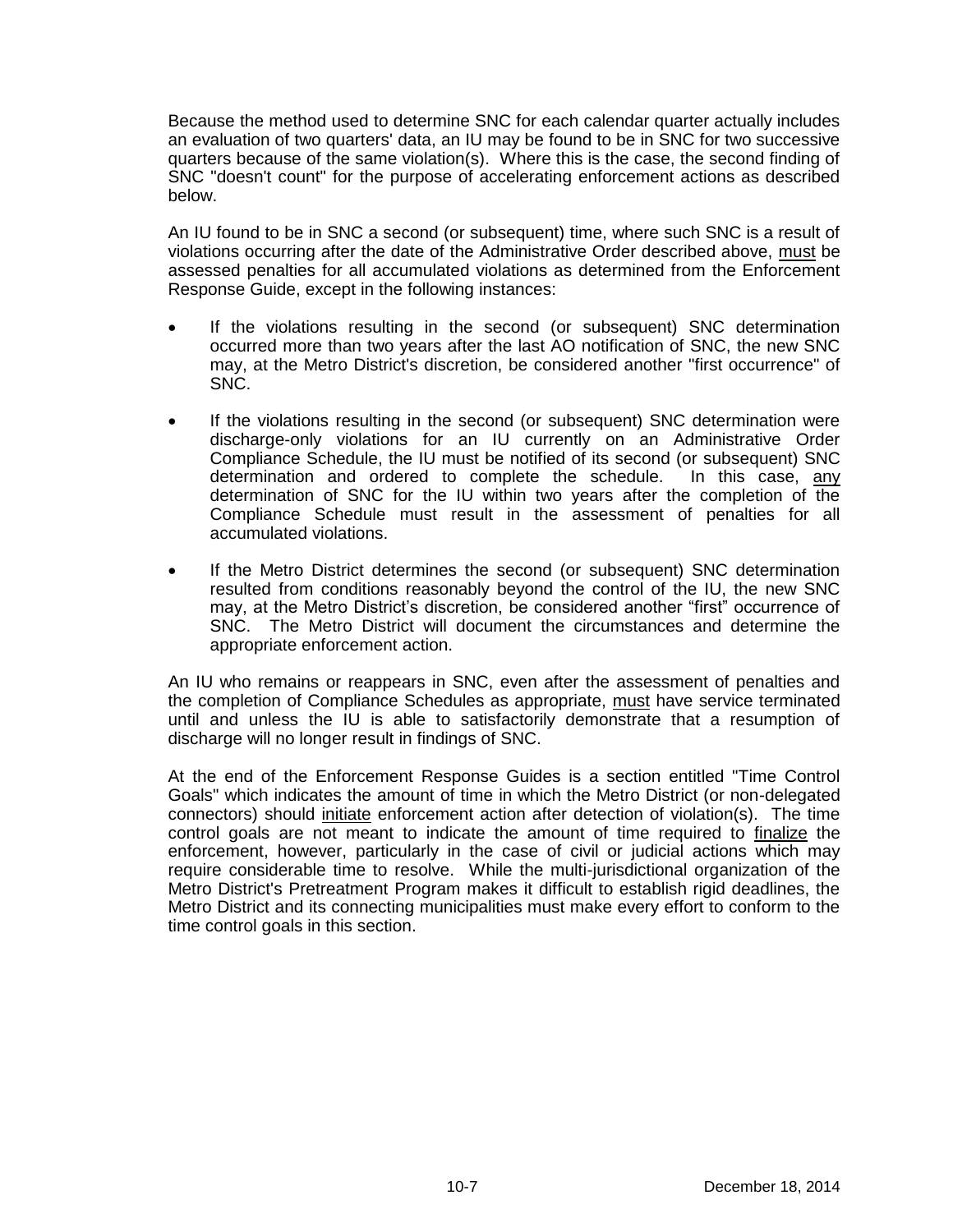#### **TABLE 10.1a USER ENFORCEMENT RESPONSE GUIDE**

#### **ILLEGAL DISCHARGES**

| Noncompliance                                                                                                                                                                                           | <b>Circumstances</b>                                                                                                        | Response <sup>1</sup>                                                                                                                                                                                              |
|---------------------------------------------------------------------------------------------------------------------------------------------------------------------------------------------------------|-----------------------------------------------------------------------------------------------------------------------------|--------------------------------------------------------------------------------------------------------------------------------------------------------------------------------------------------------------------|
| Unpermitted discharge (no<br>permit or permit not<br>transferred or amended) of<br>nonprohibited wastes.                                                                                                | Discharger unaware of permit<br>requirement.                                                                                | Administrative Order (AO)<br>requiring permit application and<br>BMR (if categorical).                                                                                                                             |
|                                                                                                                                                                                                         | Discharger aware of permit<br>requirement.                                                                                  | AO requiring permit application<br>and BMR (if categorical) and<br>penalty of \$100-\$500/per day;<br>cease discharge; terminate<br>service.                                                                       |
|                                                                                                                                                                                                         | Discharger failed to notify of<br>change in ownership.                                                                      | AO to immediately halt<br>discharge and require permit<br>application and BMR (if<br>categorical).                                                                                                                 |
| Discharge of wastes<br>specifically prohibited in a<br>discharge permit or as<br>defined in the District's<br>Rules and Regulations or in<br>writing by the Metro District<br>or without authorization. | Discharger unaware of<br>prohibition and no known<br>environmental or POTW<br>damage.                                       | AO to immediately halt<br>discharge; penalty of \$100-\$500<br>per day.                                                                                                                                            |
|                                                                                                                                                                                                         | Discharger unaware of<br>prohibition and discharge<br>results in environmental or<br>POTW damage or dangerous<br>situation. | AO to immediately halt<br>discharge and penalty of \$500-<br>\$1000 per day and recovery of<br>any costs and CDPS penalties;<br>cease discharge; terminate<br>service.                                             |
|                                                                                                                                                                                                         | Discharger aware of<br>prohibition and no known<br>environmental or POTW<br>damage.                                         | AO to immediately halt<br>discharge; penalty of \$500-<br>\$1000 per day; cease discharge.                                                                                                                         |
|                                                                                                                                                                                                         | Discharger aware of<br>prohibition and discharge<br>results in environmental or<br>POTW damage or dangerous<br>situation.   | AO to immediately halt<br>discharge and penalty of \$1000-<br>\$5000 (depending on approved<br>legal authority) per day and<br>recovery of any costs and CDPS<br>penalties; cease discharge;<br>terminate service. |
| Discharge with expired<br>permit.                                                                                                                                                                       | Discharger failed to apply for<br>permit renewal.                                                                           | Notice of Violation (NOV);<br>penalty of \$100-\$500/per day.                                                                                                                                                      |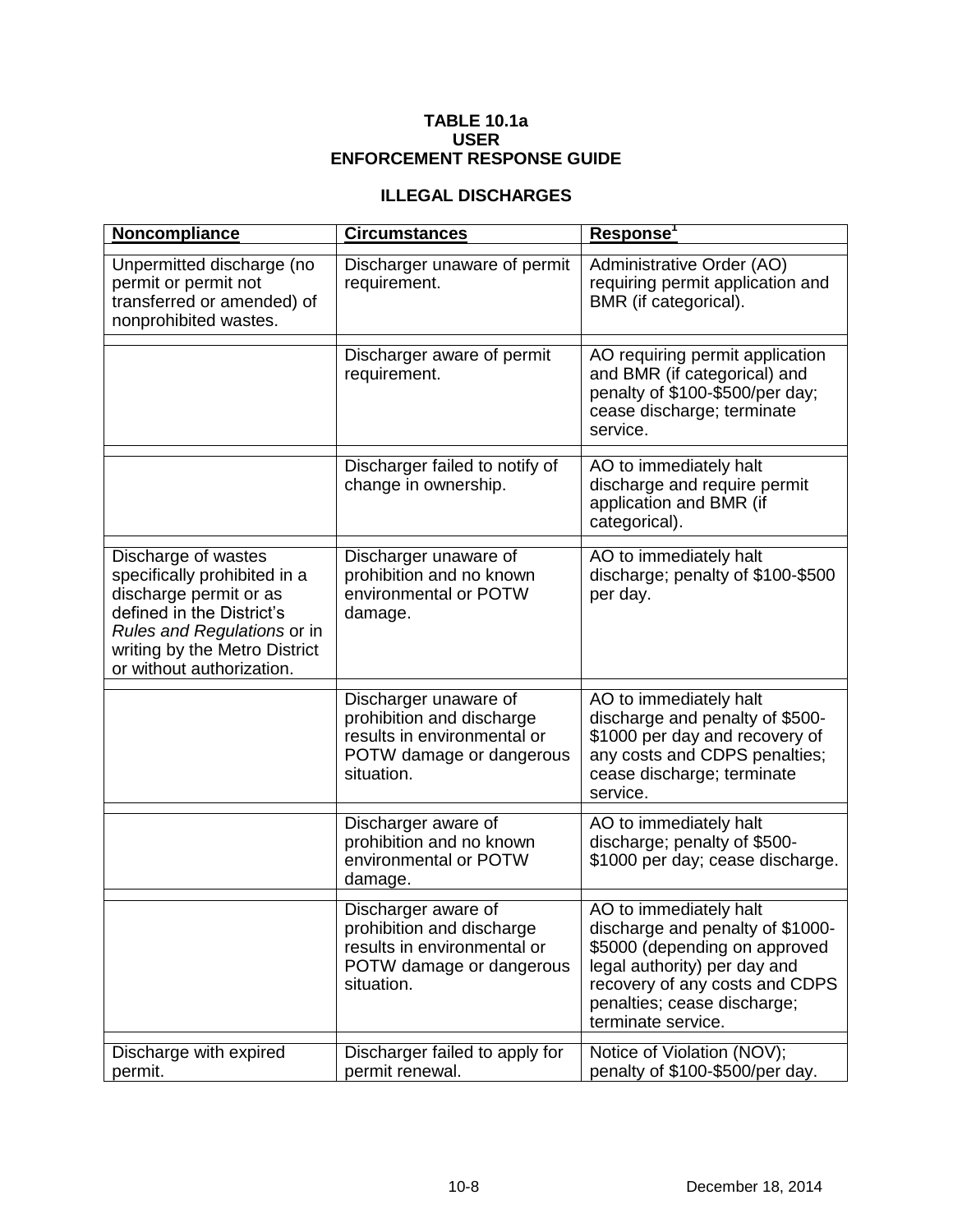#### **TABLE 10.1a USER**

# **ILLEGAL DISCHARGES (continued)**

| <b>Noncompliance</b>                                                              | <b>Circumstances</b>                                                                     | <b>Response</b>                                                                                                                                                                                                     |
|-----------------------------------------------------------------------------------|------------------------------------------------------------------------------------------|---------------------------------------------------------------------------------------------------------------------------------------------------------------------------------------------------------------------|
| Exceedance of discharge<br>limits (BMPs, local, site-<br>specific or categorical) | Isolated, nonsignificant<br>violations.                                                  | Telephone call <sup>3</sup> ; NOV.                                                                                                                                                                                  |
|                                                                                   | Frequent, nonsignificant<br>violations.                                                  | NOV; meeting with IU; AO to<br>submit Compliance Schedule;<br>Show Cause (repeat offense);<br>penalty of \$100-\$500 per<br>violation per day.                                                                      |
|                                                                                   | Isolated, significant<br>violations, and no known<br>environmental or POTW<br>damage.    | NOV; penalty of \$200-\$700 per<br>violation per day.                                                                                                                                                               |
|                                                                                   | Frequent, significant<br>violations and no known<br>environmental or POTW<br>damage. SNC | Meeting with IU or Show Cause;<br>AO to submit Compliance<br>Schedule; penalty of \$300-\$1000<br>per violation per day; cease<br>discharge until compliance is<br>achieved.                                        |
|                                                                                   | Caused known damage to<br>environment or POTW.<br>SNC.                                   | AO to halt discharge and penalty<br>of \$1000-\$5000 (depending on<br>approved legal authority) per<br>violation per day and recovery of<br>any costs and CDPS penalties;<br>cease discharge; terminate<br>service. |
| Reported accidental or slug<br>load discharge.                                    | Isolated, no known<br>environmental or POTW<br>damage.                                   | NOV; AO to develop Spill/Slug<br>Control Plan or revise existing<br>Plan(s) to prevent recurrence.                                                                                                                  |
|                                                                                   | Recurring discharge, no<br>known environmental or<br>POTW damage.                        | AO to develop Spill/Slug control<br>Plan or revise existing plan(s) to<br>prevent recurrence; penalty of<br>\$200-\$700 per violation per day;<br>meeting with IU.                                                  |
|                                                                                   | Isolated, known<br>environmental or POTW<br>damage. SNC.                                 | Penalty of \$500-\$1000 per day of<br>violation and recovery of CDPS<br>penalties and damages; cease<br>discharge; terminate service.                                                                               |
|                                                                                   | Recurring discharge, known<br>environmental or POTW<br>damage. SNC.                      | Penalty of \$1000-\$5000<br>(depending on approved legal<br>authority) per day of violation &<br>recovery of CDPS penalties &<br>damages; cease discharge;<br>terminate service.                                    |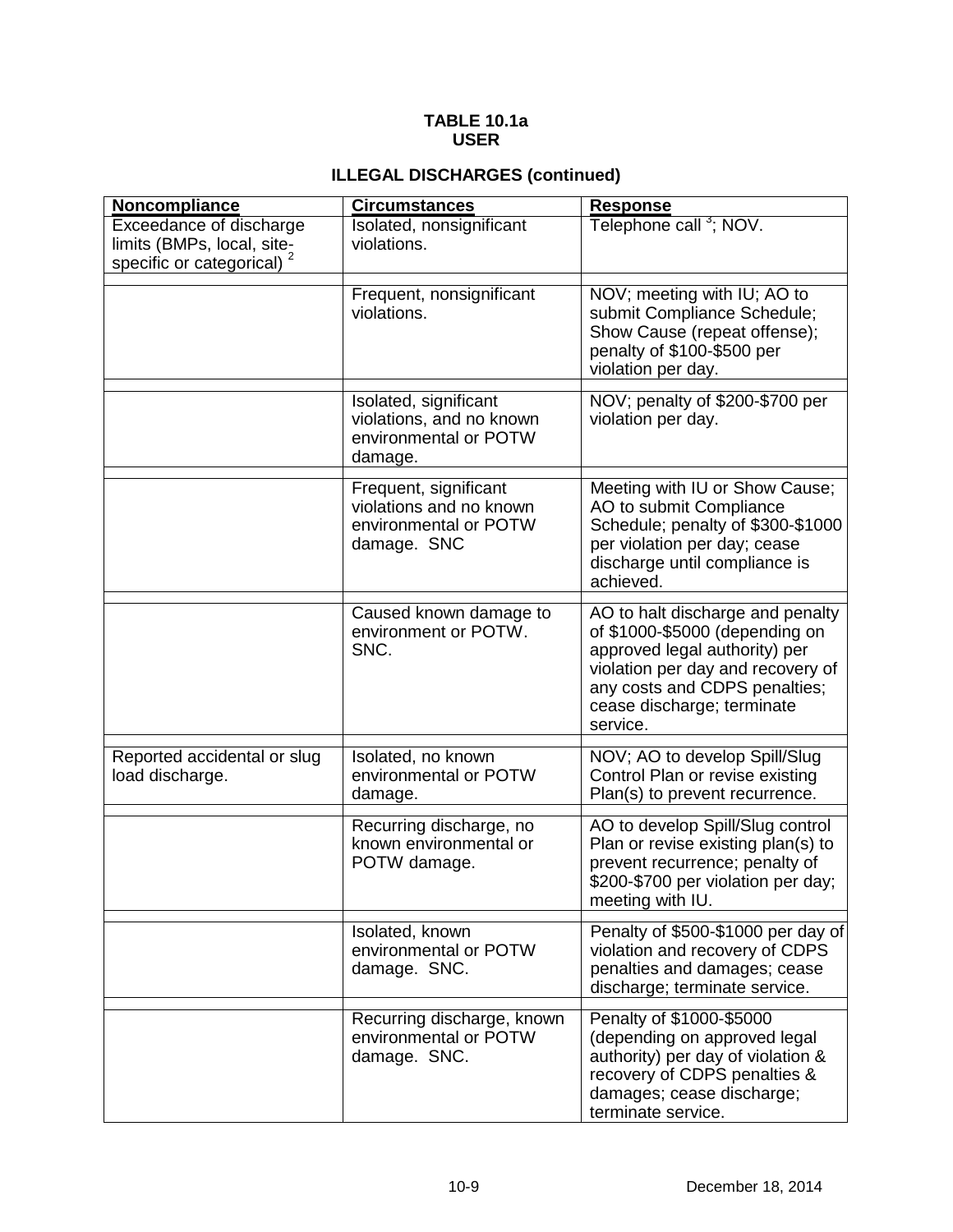# **REPORTING VIOLATIONS (continued)**

| Noncompliance                                                                                                                                        | <b>Circumstances</b>                                                                         | <b>Response</b>                                                                                                                                                                                                                                        |
|------------------------------------------------------------------------------------------------------------------------------------------------------|----------------------------------------------------------------------------------------------|--------------------------------------------------------------------------------------------------------------------------------------------------------------------------------------------------------------------------------------------------------|
| Failure to report or late<br>reports (routine reports,<br>discharge monitoring<br>reports, certifications).                                          | <b>Isolated or infrequent and</b><br>reports < 30 days late.                                 | Telephone call <sup>3</sup> or NOV<br>requiring reports to be submitted<br>immediately.                                                                                                                                                                |
|                                                                                                                                                      | Frequent failure to report or<br>reports frequently <30 days<br>late.                        | NOV; penalty of \$200-\$700 per<br>day per violation; Show Cause.                                                                                                                                                                                      |
|                                                                                                                                                      | Reports > 30 days late.<br>SNC.                                                              | AO; meeting with IU; penalty of<br>\$300-\$1000 per day per<br>violation; Show Cause.                                                                                                                                                                  |
| Failure to report (one-time<br>reports, e.g., Industrial<br>Waste Questionnaire,<br><b>Baseline Monitoring Reports,</b><br>90-day reports).          |                                                                                              | Telephone call <sup>3</sup> or NOV<br>requiring reports to be submitted<br>immediately; penalty of \$100-<br>\$500 per day per violation.                                                                                                              |
| Failure to notify of effluent<br>limit violation or accidental or<br>slug discharge or facility<br>change impacting potential<br>for slug discharge. | Isolated incident and no<br>known effect.                                                    | Telephone call <sup>3</sup> or NOV.                                                                                                                                                                                                                    |
|                                                                                                                                                      | Frequent or continuing and<br>no known effect. SNC                                           | AO; meeting with IU; penalty of<br>\$200-\$700 per day per violation;<br>Show Cause.                                                                                                                                                                   |
|                                                                                                                                                      | Known environmental or<br>POTW damage. SNC.                                                  | Penalty of \$1000-\$5000<br>(depending on approved legal<br>authority) per day per violation<br>and recovery of costs and CDPS<br>penalties; cease discharge;<br>terminate service.                                                                    |
| Failure to accurately report<br>noncompliance.                                                                                                       | Isolated incident or no<br>known effect. SNC.                                                | AO to correct violations and<br>reporting deficiencies.                                                                                                                                                                                                |
|                                                                                                                                                      | Frequent or continuing or<br>known effect. SNC.                                              | AO to correct violations; penalty<br>of \$200-\$700 per occurrence;<br>Show Cause; cease discharge.                                                                                                                                                    |
| Any reporting violation.                                                                                                                             | Evidence of negligence <sup>4</sup><br>or intent or submission of<br>false information. SNC. | Referral to proper authority for<br>criminal investigation; civil<br>litigation and/or criminal<br>prosecution seeking maximum<br>penalties allowed by State law<br>(at least \$1000 per day per<br>violation); cease discharge;<br>terminate service. |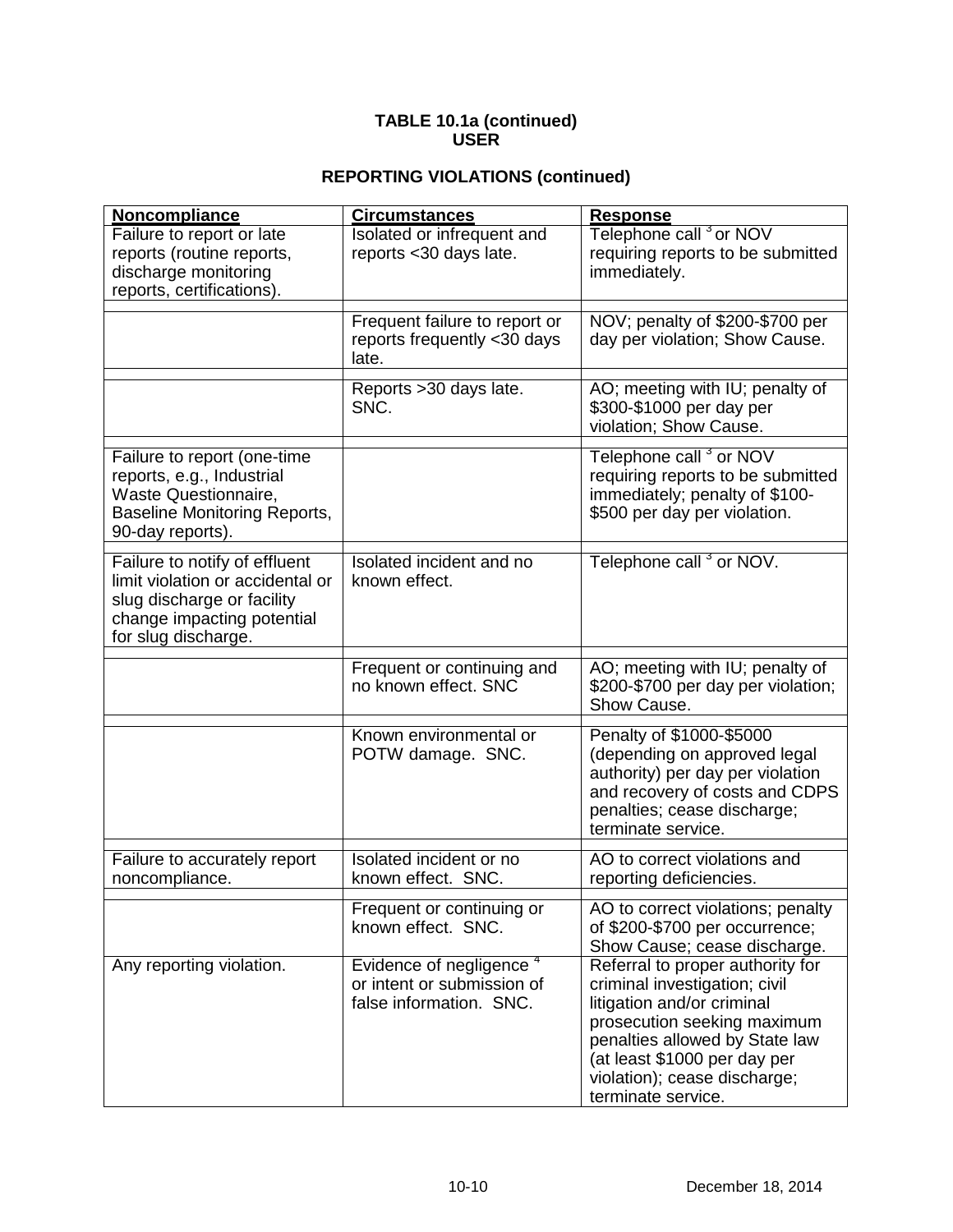# **REPORTING VIOLATIONS (continued)**

| Noncompliance                                                                                                                                                                                               | <b>Circumstances</b>                                                 | <b>Response</b>                                                                                                                |
|-------------------------------------------------------------------------------------------------------------------------------------------------------------------------------------------------------------|----------------------------------------------------------------------|--------------------------------------------------------------------------------------------------------------------------------|
| Minor reporting deficiencies<br>(computational or typo-<br>graphical errors; missing<br>dates, missing or<br>unauthorized signatures).                                                                      | Isolated or infrequent.                                              | Telephone call <sup>3</sup> or NOV<br>requiring deficiencies be<br>corrected immediately.                                      |
|                                                                                                                                                                                                             | Frequent or continuous.                                              | AO to correct deficiencies;<br>penalty of \$100-\$500 per<br>occurrence.                                                       |
| Major reporting deficiencies<br>(missing self- monitoring<br>data; wrong test procedures<br>used; failure to report<br>process changes or hazard-<br>ous waste discharges or<br>required batch discharges). | Isolated or infrequent.                                              | NOV requiring corrections be<br>made immediately or within<br>specified time frame; meeting<br>with IU.                        |
|                                                                                                                                                                                                             | Frequent or continuous.                                              | AO to correct deficiencies;<br>penalty of \$200-\$700 per<br>occurrence; Show Cause.                                           |
| Complete failure to report.                                                                                                                                                                                 | IU does not respond to<br>phone calls, letters, NOVs or<br>AOs. SNC. | Penalty of \$1000-\$5000<br>(depending on approved legal<br>authority) per day; cease<br>discharge; termination of<br>service. |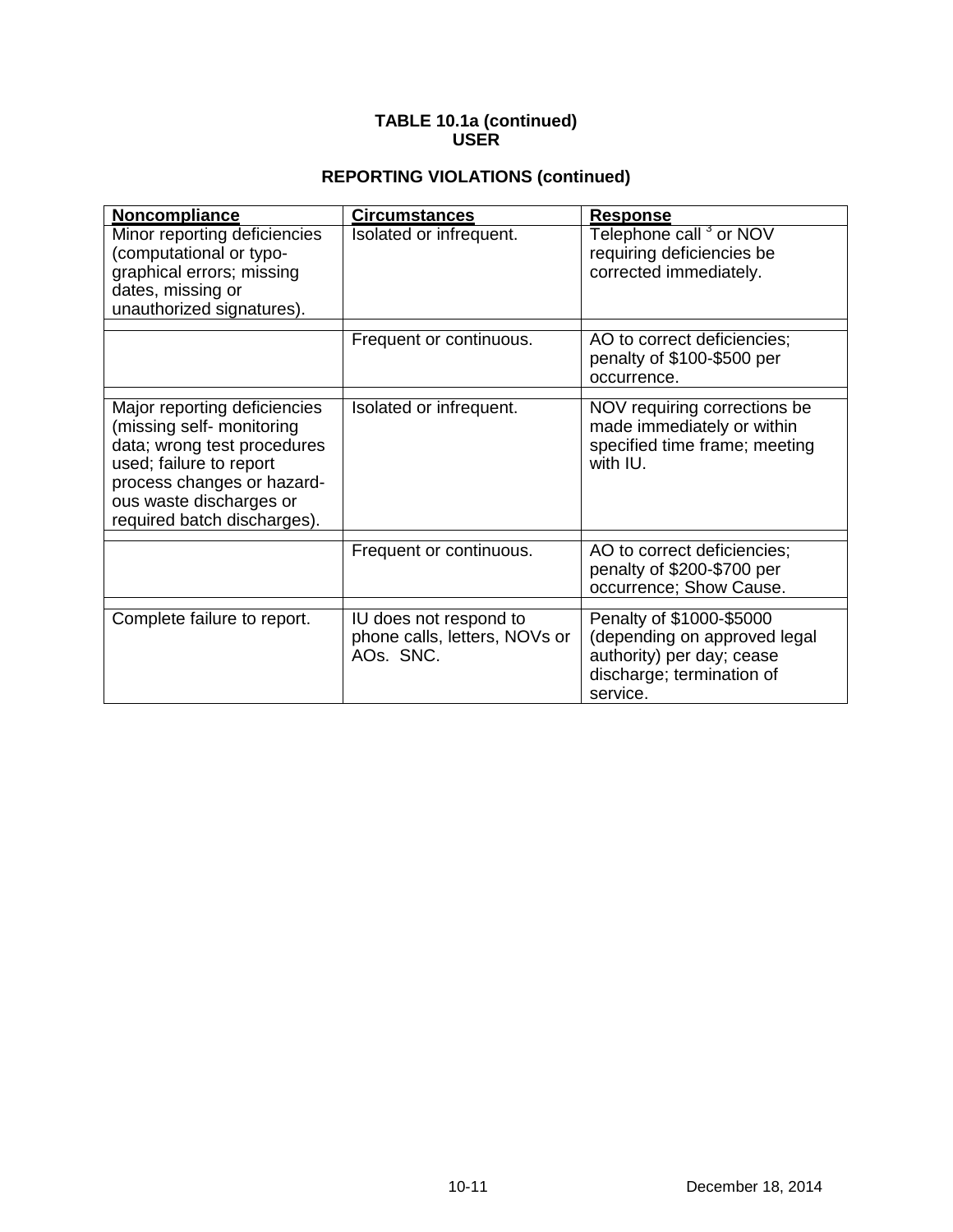# **COMPLIANCE SCHEDULE VIOLATIONS**

| Noncompliance                                                                       | <b>Circumstances</b>                                                                           | <b>Response</b>                                                                                                                                                                                    |
|-------------------------------------------------------------------------------------|------------------------------------------------------------------------------------------------|----------------------------------------------------------------------------------------------------------------------------------------------------------------------------------------------------|
| Failure to submit Compliance<br>Schedule.                                           | <b>Violation of Administrative</b><br>Order.                                                   | Civil and/or criminal penalties of<br>\$1000-\$5000 (depending on<br>approved legal authority) per<br>day until schedule is submitted.                                                             |
| <b>Missed Compliance</b><br>Schedule milestone within 90<br>days of deadline.       | Will not cause final date or<br>other interim dates to be<br>missed.                           | Telephone call <sup>3</sup> ; NOV.                                                                                                                                                                 |
|                                                                                     | Will cause final date or other<br>interim dates to be missed;<br>violation for good cause.     | NOV requiring documentation<br>of factors causing violation;<br>meeting with IU; AO to submit<br>new Compliance Schedule.                                                                          |
|                                                                                     | Will cause final date or other<br>interim dates to be missed;<br>violation not for good cause. | AO and penalty of \$200-\$700<br>per day of violation; Show<br>Cause hearing; cease<br>discharge until compliance<br>achieved.                                                                     |
| <b>Missed Compliance</b><br>Schedule milestone by more<br>than 90 days of deadline. | SNC.                                                                                           | AO requiring documentation of<br>factors causing violation and/or<br>new Compliance Schedule and<br>penalty of \$300-\$1000 per day<br>of violation; cease discharge<br>until compliance achieved. |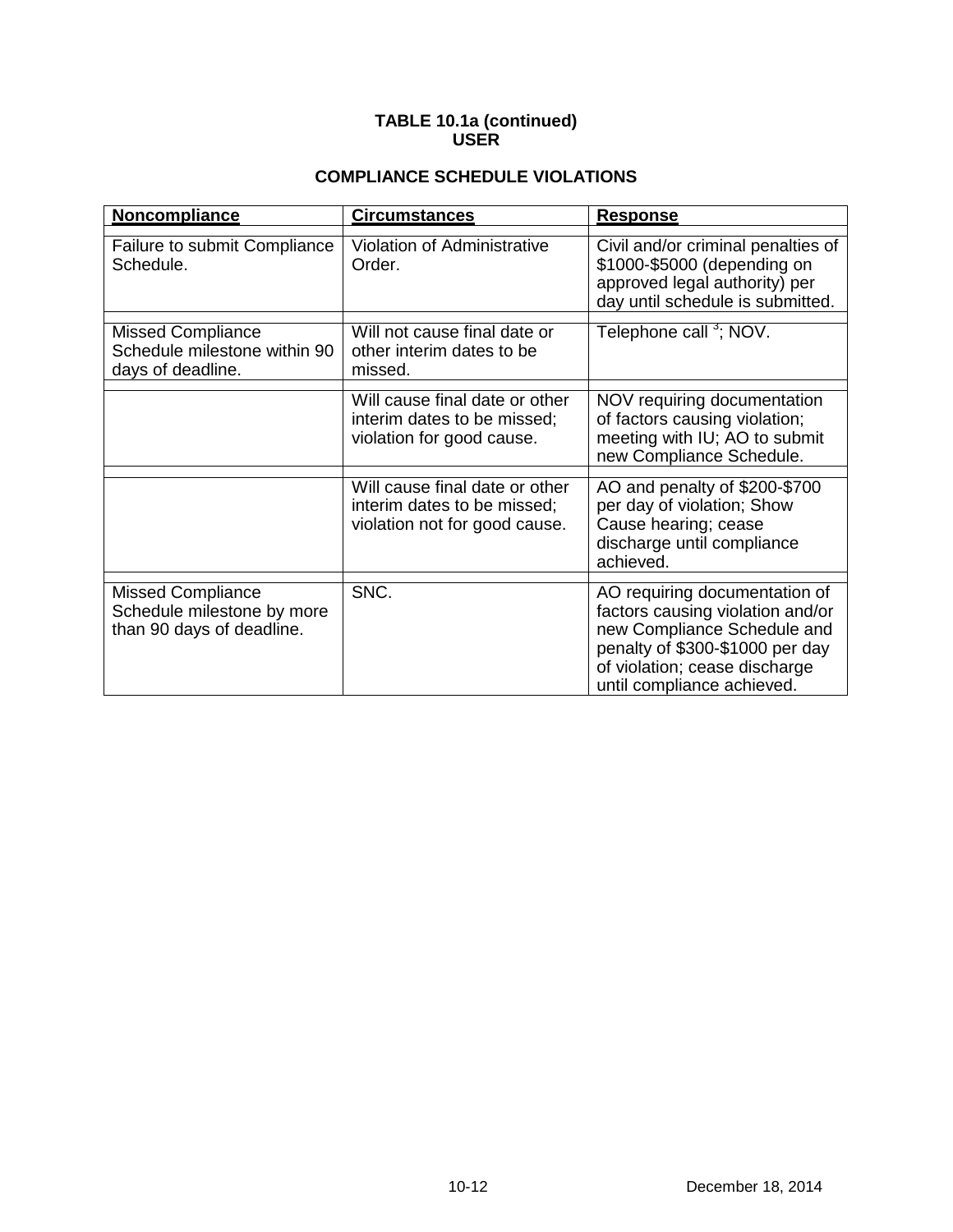# **OTHER PERMIT/BMP VIOLATIONS**

| Noncompliance                                                                                                                                                                                                                                                                                                                                                                                                | <b>Circumstances</b>                                                                         | <b>Response</b>                                                                                                                                                                                                                                          |
|--------------------------------------------------------------------------------------------------------------------------------------------------------------------------------------------------------------------------------------------------------------------------------------------------------------------------------------------------------------------------------------------------------------|----------------------------------------------------------------------------------------------|----------------------------------------------------------------------------------------------------------------------------------------------------------------------------------------------------------------------------------------------------------|
| Other minor violations of<br>permit conditions (includes<br>inspection deficiencies; e.g.,<br>failure to maintain required<br>records or post spill<br>notification procedures or<br>calibrate metering<br>equipment, or minor plan<br>deficiencies.                                                                                                                                                         | No evidence of negligence <sup>4</sup><br>or intent.                                         | NOV or Notice of Deficiency;<br>meeting with IU; AO to correct<br>violations.                                                                                                                                                                            |
|                                                                                                                                                                                                                                                                                                                                                                                                              | Evidence of negligence <sup>4</sup><br>or intent.                                            | AO to correct violations; penalty<br>of \$100-500 per day per<br>violation.                                                                                                                                                                              |
| Other major violations of<br>permit conditions (e.g.,<br>failure to perform minimum<br>required self-monitoring, to<br>resample, to collect<br>representative samples, to<br>provide information, to<br>submit or update required<br>plans or major plan<br>deficiencies, to properly<br>operate and maintain<br>pretreatment equipment, to<br>make timely permit<br>reapplication, to comply with<br>BMPs). | No evidence of negligence <sup>4</sup><br>or intent.                                         | NOV; meeting with IU; AO to<br>correct violations; penalty of<br>\$100-\$500 per day per violation;<br>Show Cause.                                                                                                                                       |
|                                                                                                                                                                                                                                                                                                                                                                                                              | Evidence of negligence <sup>4</sup><br>or intent.                                            | AO to correct violations; penalty<br>of \$300-\$1000 per day per<br>violation; Show Cause; possible<br>criminal prosecution; cease<br>discharge; terminate service.                                                                                      |
| Failure to maintain<br>monitoring facilities.                                                                                                                                                                                                                                                                                                                                                                | Isolated or no evidence of<br>negligence <sup>4</sup> or intent.                             | NOV; meeting with IU; AO to<br>correct violations and prevent<br>recurrence.                                                                                                                                                                             |
|                                                                                                                                                                                                                                                                                                                                                                                                              | Recurring <sup>5</sup> or continuing or<br>evidence of negligence <sup>4</sup> or<br>intent. | AO to correct violations and<br>prevent recurrence and/or to<br>submit Compliance Schedule<br>and penalty of \$100-\$500 per<br>day per violation; recover costs<br>of failed agency monitoring<br>events; cease discharge until<br>compliance achieved. |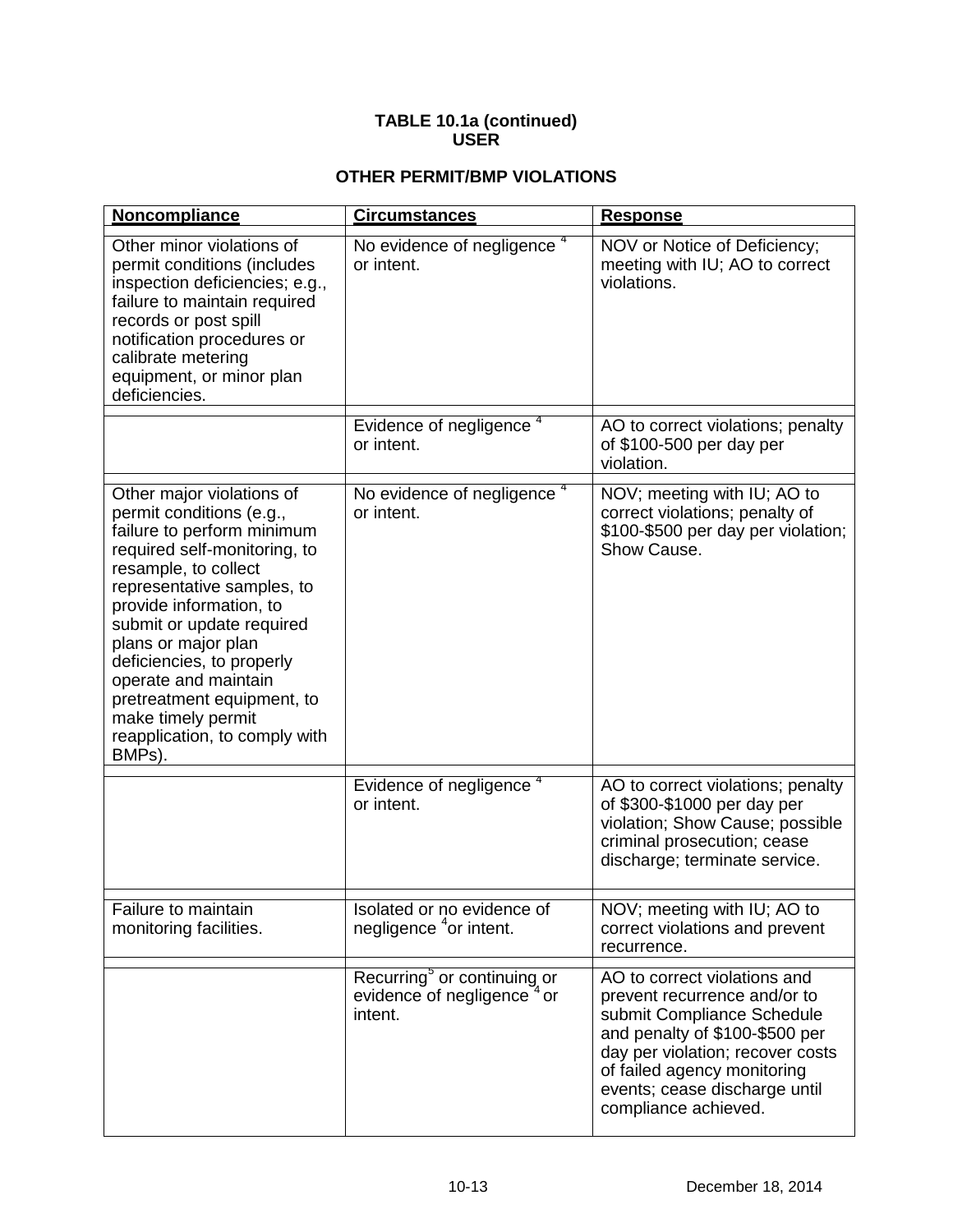# **OTHER VIOLATIONS**

| Noncompliance                                                | <b>Circumstances</b>                                                        | <b>Response</b>                                                                                                                                                                                                                    |
|--------------------------------------------------------------|-----------------------------------------------------------------------------|------------------------------------------------------------------------------------------------------------------------------------------------------------------------------------------------------------------------------------|
| Reporting false information.                                 | Any instance.                                                               | Referral to proper authority for<br>criminal investigation; civil<br>litigation and/or criminal<br>prosecution seeking maximum<br>penalties allowed by State law<br>(at least \$1000 per day per<br>violation); terminate service. |
| Tampering with monitoring<br>equipment.                      | Isolated or no evidence of<br>negligence <sup>4</sup> or intent.            | Telephone call <sup>3</sup> ; NOV; meeting<br>with IU.                                                                                                                                                                             |
|                                                              | Recurring <sup>5</sup> or evidence of<br>negligence <sup>4</sup> or intent. | Referral to proper authority for<br>criminal investigation; civil<br>litigation and/or criminal<br>prosecution seeking maximum<br>penalties allowed by State law<br>(at least \$1000 per day per<br>violation); terminate service. |
| Denial of access or<br>refusal of entry.                     | Any instance.                                                               | Refer to proper authority to<br>obtain and execute a search<br>warrant; penalty of \$1000 per<br>day of violation; terminate<br>service.                                                                                           |
| Failure to comply with<br>requirement to cease<br>discharge. | Any instance.                                                               | AO to immediately halt<br>discharge and penalty of \$1000<br>per day of violation; terminate<br>service.                                                                                                                           |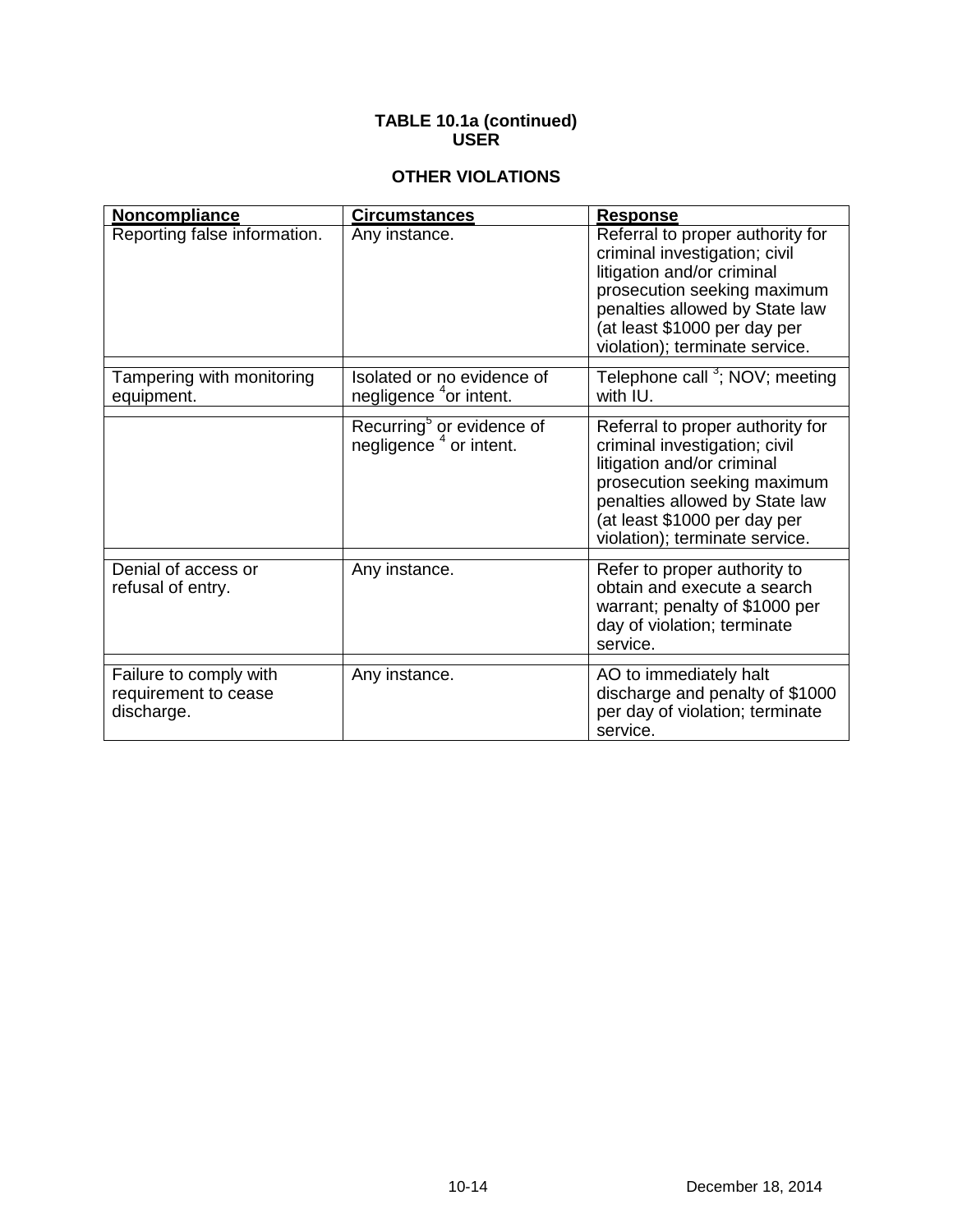#### **TABLE 10.1b MUNICIPALITIES**

# **ENFORCEMENT RESPONSE GUIDE**

# **PROCEDURAL VIOLATIONS**

| Noncompliance                                                                                                                                    | <b>Circumstances</b>                                                                                                                                                   | Response'                                                                                                                           |
|--------------------------------------------------------------------------------------------------------------------------------------------------|------------------------------------------------------------------------------------------------------------------------------------------------------------------------|-------------------------------------------------------------------------------------------------------------------------------------|
| Failure to design and<br>administer Pretreatment<br>Program in accordance with<br>Section 6 of the Metro<br>District's Rules and<br>Regulations. | Connector unaware of<br>requirement.                                                                                                                                   | Administrative Order (AO)<br>requiring compliance with<br>Section 6.                                                                |
|                                                                                                                                                  | Connector aware of<br>requirement.                                                                                                                                     | AO requiring compliance with<br>Section 6 and penalty of \$100-<br>\$500/per day.                                                   |
|                                                                                                                                                  | Connector unaware of<br>requirement; failure cause the<br>Metro District to violate<br>pretreatment requirements, or<br>CDPS permit, or sludge or air<br>requirements. | AO requiring compliance with<br>Section 6 and penalty of \$500-<br>\$1000/per day and recovery of<br>any costs and CDPS penalties.  |
|                                                                                                                                                  | Connector aware of<br>requirement; failure cause the<br>Metro District to violate<br>pretreatment requirements, or<br>CDPS permit, or sludge or air<br>requirements.   | AO requiring compliance with<br>Section 6 and penalty of \$1000-<br>\$5000/per day and recovery of<br>any costs and CDPS penalties. |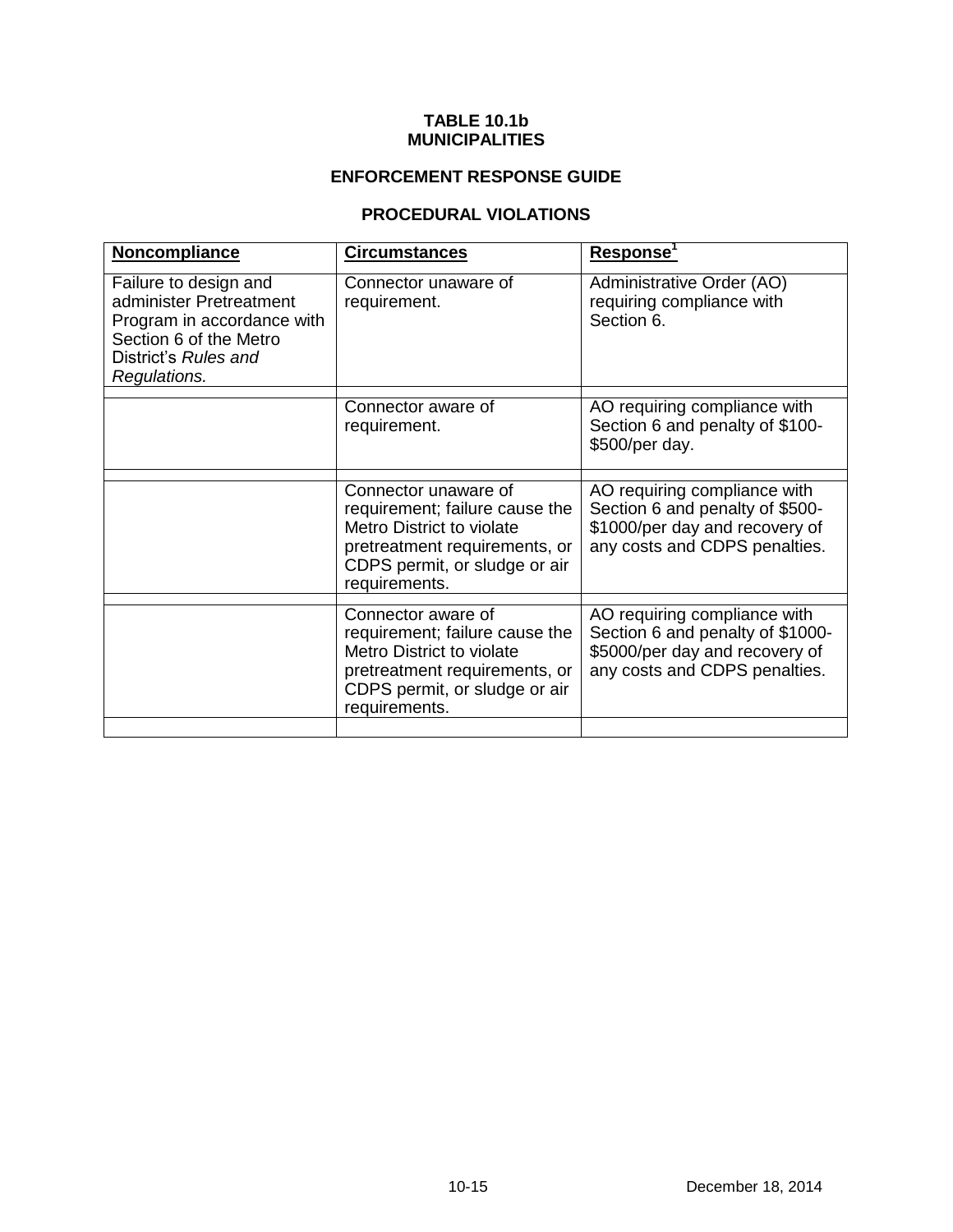#### **TABLE 10.1b (continued) CONNECTING MUNICIPALITIES**

# **ILLEGAL DISCHARGES**

| Noncompliance                                                                                                                                                                                                 | <b>Circumstances</b>                                                                                                                               | <u>Response'</u>                                                                                                                                                                                                           |
|---------------------------------------------------------------------------------------------------------------------------------------------------------------------------------------------------------------|----------------------------------------------------------------------------------------------------------------------------------------------------|----------------------------------------------------------------------------------------------------------------------------------------------------------------------------------------------------------------------------|
| Discharge of wastes<br>specifically prohibited in a<br>discharge permit or as<br>defined in the Metro District's<br>Rules and Regulations or in<br>writing by the Metro District<br>or without authorization. | <b>Connecting Municipality</b><br>unaware of prohibition and<br>no known environmental or<br>POTW damage.                                          | AO to immediately halt illegal<br>discharge; penalty of \$100-\$500<br>per day.                                                                                                                                            |
|                                                                                                                                                                                                               | <b>Connecting Municipality</b><br>unaware of prohibition and<br>discharge results in<br>environmental or POTW<br>damage or dangerous<br>situation. | AO to immediately halt illegal<br>discharge and penalty of \$500-<br>\$1000 per day and recovery of<br>any costs and CDPS penalties;<br>cease discharge; terminate<br>service.                                             |
|                                                                                                                                                                                                               | <b>Connecting Municipality</b><br>aware of prohibition and no<br>known environmental or<br>POTW damage.                                            | AO to immediately halt illegal<br>discharge; penalty of \$500-<br>\$1000 per day; cease discharge.                                                                                                                         |
|                                                                                                                                                                                                               | <b>Connecting Municipality</b><br>aware of prohibition and<br>discharge results in<br>environmental or POTW<br>damage or dangerous<br>situation.   | AO to immediately halt illegal<br>discharge and penalty of \$1000-<br>\$5000 (depending on approved<br>legal authority) per day and<br>recovery of any costs and CDPS<br>penalties; cease discharge;<br>terminate service. |
| <b>Exceedance of Metro District</b><br>discharge limits (BMPs, local<br>or site-specific)                                                                                                                     | Isolated, nonsignificant<br>violations.                                                                                                            | Notice of Violation with a<br>warning that future violations<br>may result in penalties.                                                                                                                                   |
|                                                                                                                                                                                                               | Frequent, nonsignificant<br>violations.                                                                                                            | Penalty of \$100-\$500 per<br>violation per day; cease illegal<br>discharge.                                                                                                                                               |
|                                                                                                                                                                                                               | Isolated, significant<br>violations, and no known<br>environmental or POTW<br>damage.                                                              | Penalty of \$200-\$700 per<br>violation per day; cease illegal<br>discharge.                                                                                                                                               |
|                                                                                                                                                                                                               | Frequent, significant<br>violations and no known<br>environmental or POTW<br>damage.                                                               | Penalty of \$300-\$1000 per<br>violation per day; cease illegal<br>discharge.                                                                                                                                              |
|                                                                                                                                                                                                               | Caused known damage to<br>environment or POTW.                                                                                                     | AO to halt illegal discharge and<br>penalty of \$1000-\$5000 per<br>violation per day and recovery of<br>any costs and CDPS.                                                                                               |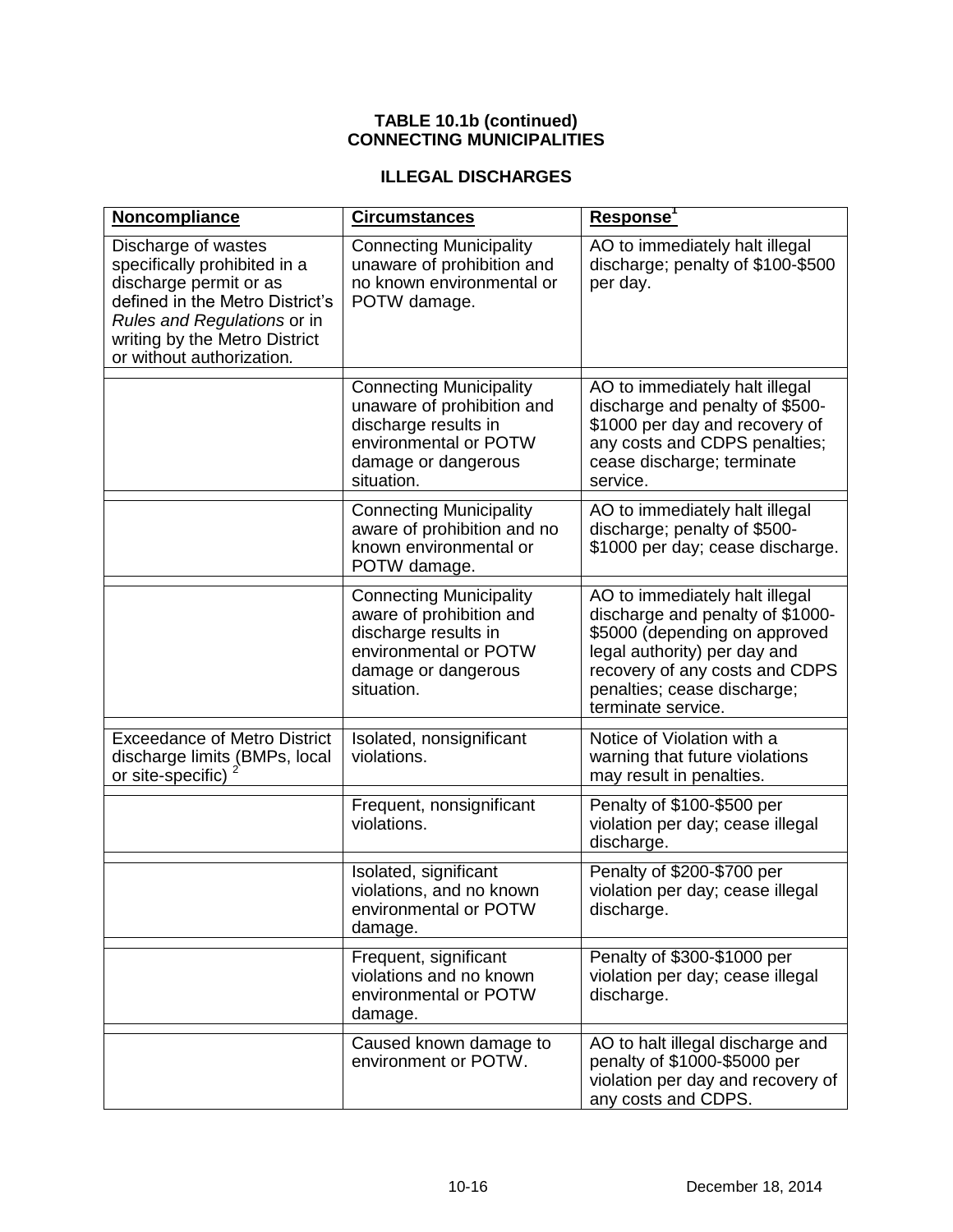#### **TABLE 10.1b (continued) CONNECTING MUNICIPALITIES**

# **ILLEGAL DISCHARGES (CONTINUED)**

| Noncompliance                                  | <b>Circumstances</b>                                                           | Response <sup>1</sup>                                                                                                                                                        |
|------------------------------------------------|--------------------------------------------------------------------------------|------------------------------------------------------------------------------------------------------------------------------------------------------------------------------|
| Reported accidental or slug<br>load discharge. | Isolated, no known<br>environmental or POTW<br>damage.                         | Notice of Violation (NOV); report<br>with measures to prevent<br>recurrence; AO to develop<br>Spill/Slug Control Plan or revise<br>existing plan to prevent<br>recurrence.   |
|                                                | Recurring <sup>5</sup> discharge, no<br>known environmental or<br>POTW damage. | Penalty of \$200-\$700 per<br>violation per day; report with<br>measures to prevent recurrence.                                                                              |
|                                                | Isolated, known<br>environmental or POTW<br>damage.                            | Penalty of \$500-\$1000 per day<br>of violation and recovery of<br>CDPS penalties and damages;<br>cease illegal discharge; report<br>with measures to prevent<br>recurrence. |
|                                                | Recurring <sup>o</sup> discharge, known<br>environmental or POTW<br>damage.    | Penalty of \$1000-\$5000 per day<br>of violation & recovery of CDPS<br>penalties & damages; cease<br>illegal discharge; report with<br>measures to prevent recurrence.       |

# **MUNICIPALITIES**

# **REPORTING VIOLATIONS**

| Noncompliance                                                          | <b>Circumstances</b>                           | <b>Response</b>                                                                                |
|------------------------------------------------------------------------|------------------------------------------------|------------------------------------------------------------------------------------------------|
| Failure to notify of effluent<br>limit violation or slug<br>discharge. | Isolated incident and no<br>known effect.      | NOV with a warning that future<br>violations may result in<br>penalties.                       |
|                                                                        | Frequent or continuing and<br>no known effect. | Penalty of \$200-\$700 per day<br>per violation.                                               |
|                                                                        | Known environmental or<br>POTW damage.         | Penalty of \$1000-\$5000 per day<br>per violation and recovery of<br>costs and CDPS penalties. |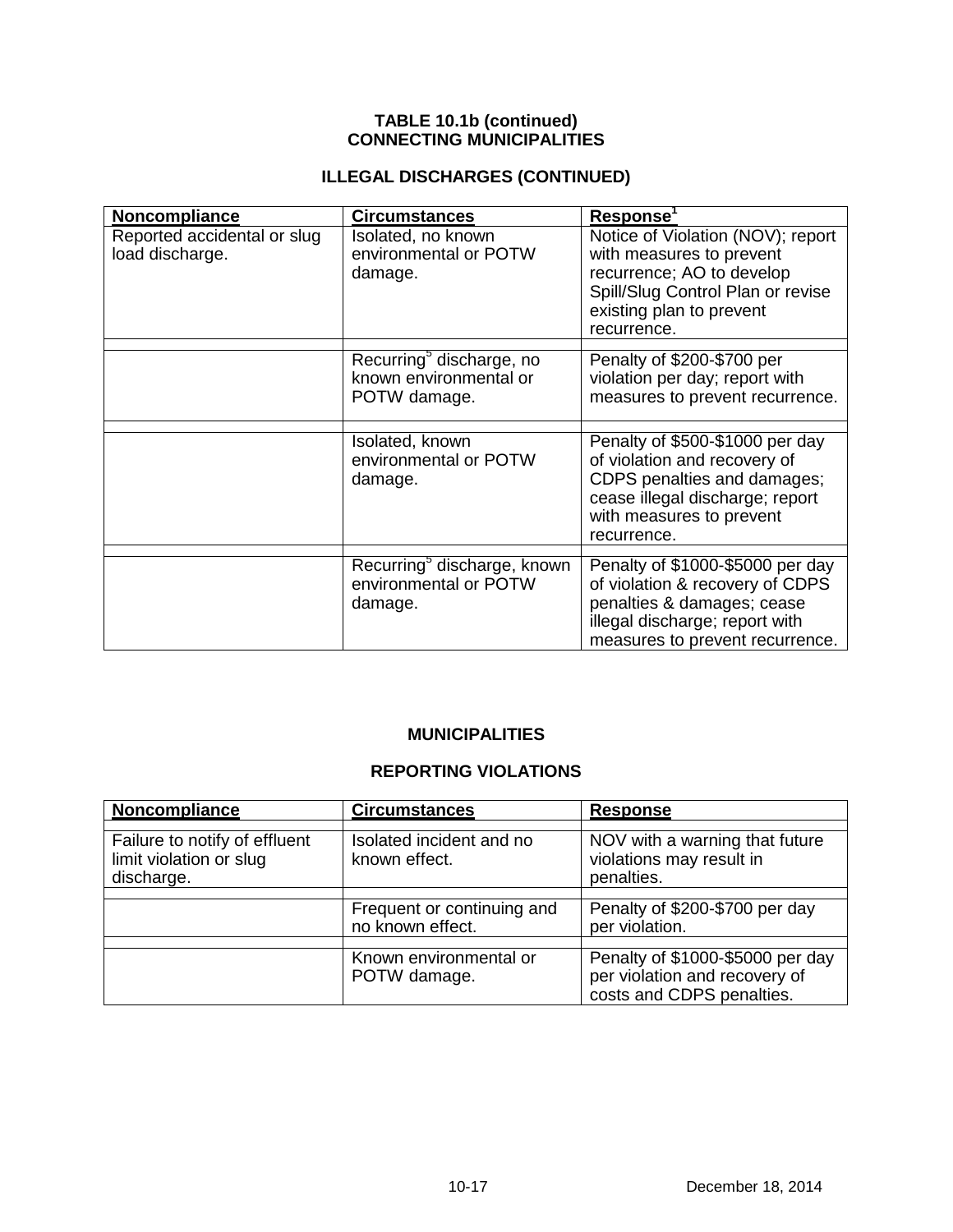#### **TABLE 10.1b (continued) CONNECTING MUNICIPALITIES**

#### **OTHER VIOLATIONS**

| Noncompliance                                                | <b>Circumstances</b>                                                        | <b>Response</b>                                                                                                                                                                                                                    |
|--------------------------------------------------------------|-----------------------------------------------------------------------------|------------------------------------------------------------------------------------------------------------------------------------------------------------------------------------------------------------------------------------|
| Tampering with monitoring<br>equipment.                      | Isolated or no evidence of<br>negligence <sup>4</sup> or intent.            | Telephone call <sup>3</sup> ; meeting with<br>municipality; NOV.                                                                                                                                                                   |
|                                                              | Recurring <sup>o</sup> or evidence of<br>negligence <sup>4</sup> or intent. | Referral to proper authority for<br>criminal investigation; civil<br>litigation and/or criminal<br>prosecution seeking maximum<br>penalties allowed by State law<br>(at least \$1000 per day per<br>violation); terminate service. |
| Failure to comply with<br>requirement to cease<br>discharge. | Any instance.                                                               | AO to immediately halt illegal<br>discharge and penalty of \$1000<br>per day of violation.                                                                                                                                         |

1 In the event the violator has previously been assessed penalties for similar violations, or the violations have resulted in a criminal conviction under the Federal Clean Water Act, the penalty may be increased by the Metro District up to five thousand dollars (\$5,000) per day per violation, in accordance with Section 6.28.6 of the Metro District's *Rules and Regulations.*

In addition to any penalties, the Metro District may recover reasonable attorney's fees, court costs, court reporter's fees, and other expenses of litigation by appropriate suit at law against the violator. Such penalties shall be in addition to any actual damages the Metro District may incur because of such violations. Where a violation is found to have caused Interference or Pass Through the maximum penalty of \$5,000 per violation may be increased as necessary to allow the Metro District to recover any fines or penalties paid by the Metro District for CDPS Permit violations due to the Interference or Pass Through.

- 2 Exceedance of discharge limits may result in the industry being found to be in Significant Noncompliance with pretreatment standards. See Sections 8 and 10.2.8 for more information.
- 3 Telephone calls should be followed up with warning letters if information is not received within the agreed upon time frame.
- 4 Negligence is defined as violations that are ongoing despite several warnings.
- 5 Recurring is defined as violations that are repeated within a two year period.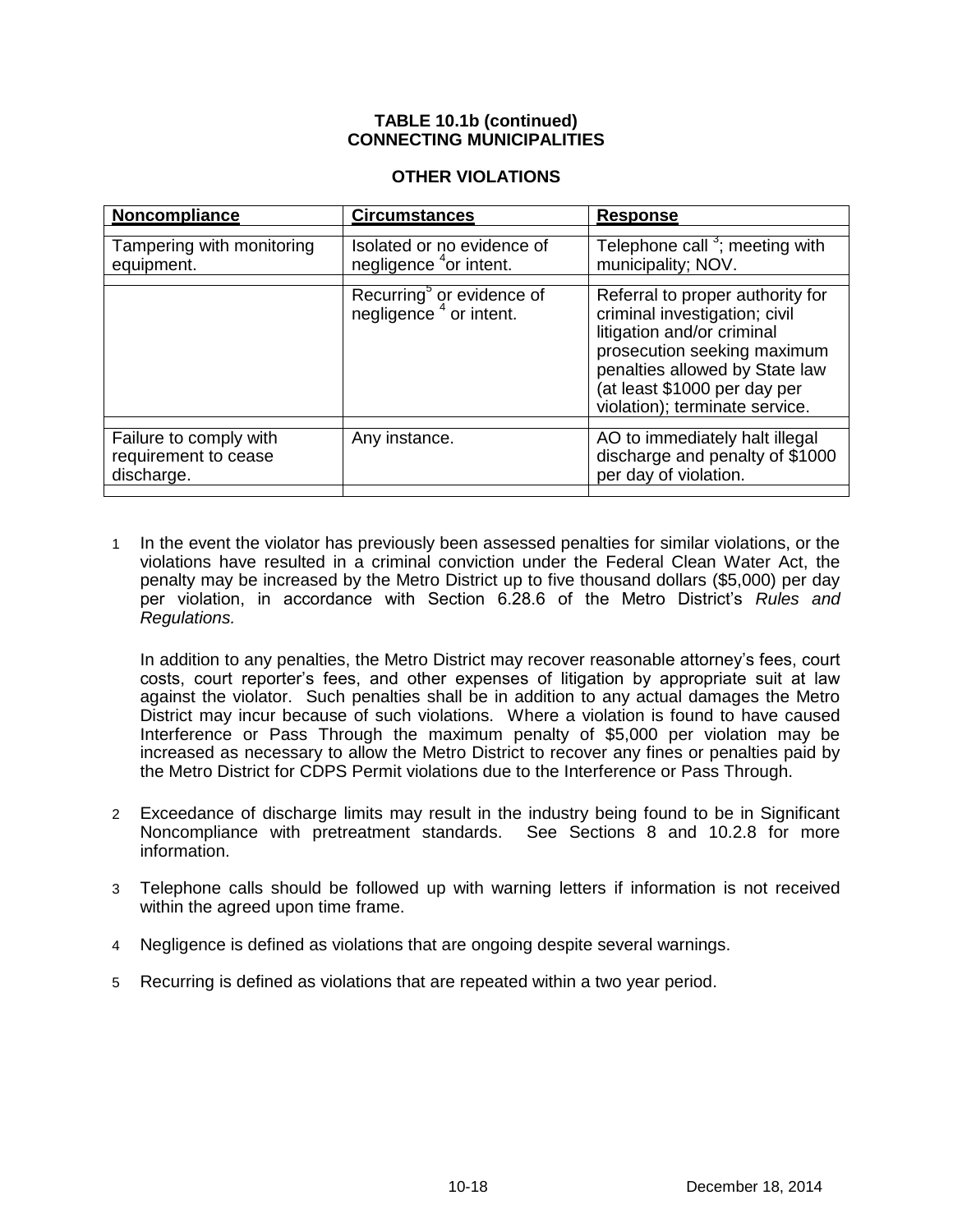# **TABLE 10-2**

#### **TIME CONTROL GOALS**

| <b>ENFORCEMENT RESPONSE</b>                                                                                                                                   | TIME CONTROL GOAL*                                  |
|---------------------------------------------------------------------------------------------------------------------------------------------------------------|-----------------------------------------------------|
| <b>Informal Responses</b>                                                                                                                                     |                                                     |
| <b>Telephone Notification</b><br>Notice of Violation<br>Meetings                                                                                              | 14 days<br>21 days<br>30 days                       |
| <b>Formal Responses</b>                                                                                                                                       |                                                     |
| Administrative Order<br><b>Compliance Schedule</b><br><b>Order to Show Cause</b><br>Monetary Penalty (Administrative)<br><b>Revoke Permit/Suspend Service</b> | 60 days<br>60 days<br>60 days<br>60 days<br>60 days |
| <b>Judicial Response</b>                                                                                                                                      |                                                     |
| Injunctive Relief<br><b>Consent Decree</b><br><b>Civil Penalties</b><br><b>Criminal Penalties</b>                                                             | 60 days<br>60 days<br>60 days<br>90 days            |

\* Indicates the amount of time in which the Metro District should take enforcement action after detection of the violation(s). Violations which threaten health, property or the environment are considered emergencies and will receive immediate attention.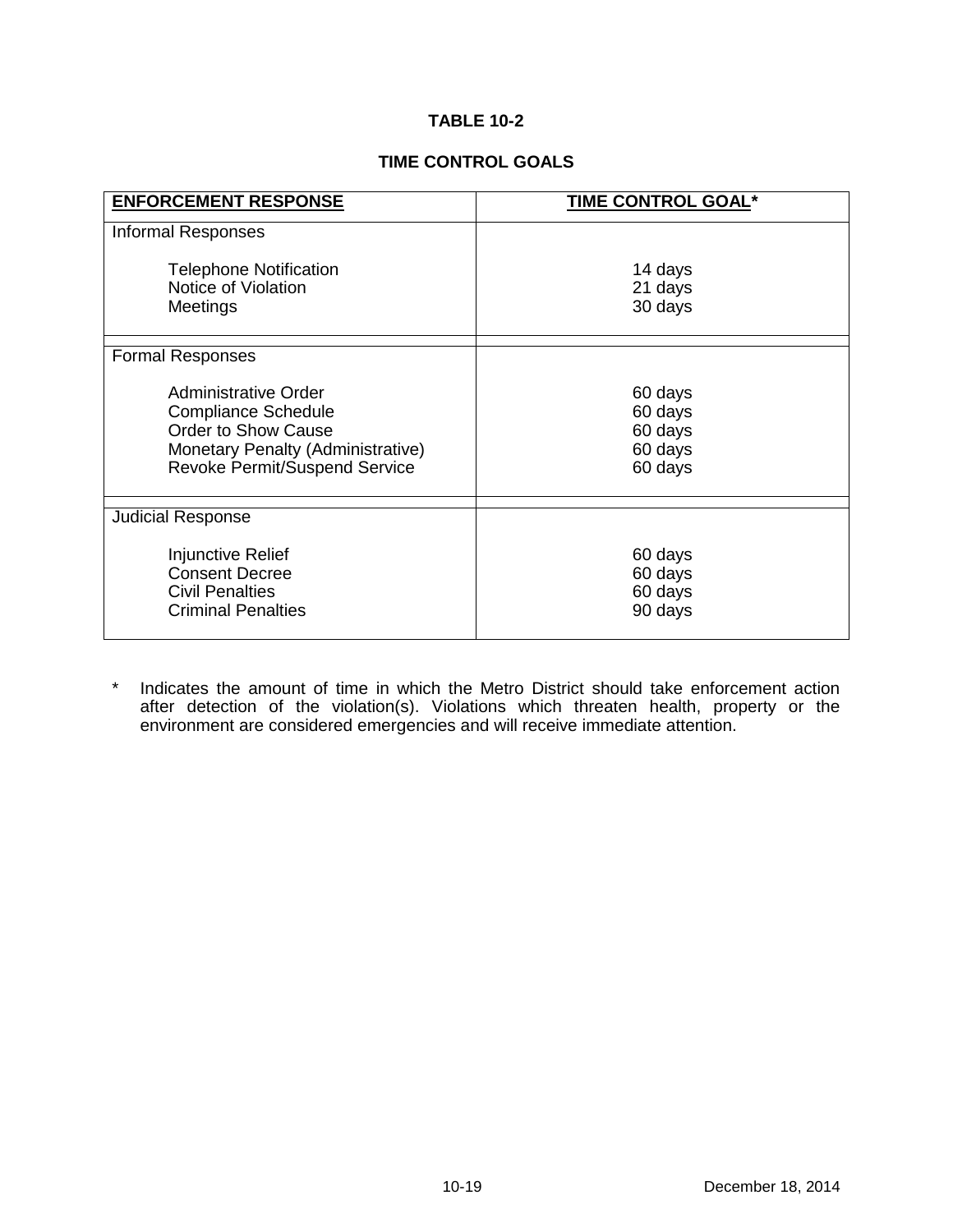# **10.3 VIOLATION SUMMARY FORMS**

The Metro District uses a computer-generated Industrial User Monitoring Results report to track monitoring results and a computer-generated Industrial User Violations report to track industrial user violations. The Industrial User Monitoring Results report provides a summary of all monitoring results (connector, Metro, IU) for the industrial user for the reporting period. The Industrial User Violations report lists all of the violations (instantaneous, daily, monthly, and 4 day) for the reporting period. Examples of these reports are shown in Appendix GG. These reports are reviewed regularly as described in Section 10.4.

# **10.4 INTERNAL MANAGEMENT CONTROLS**

Currently, the Metro District has entered into pretreatment delegation agreements with all of its connecting municipalities requiring the Metro District to take appropriate enforcement actions in response to industrial user violations. The Metro District has developed a set of internal management controls to ensure industrial user violations are responded to properly (Table 10- 2). Any connecting municipality resuming enforcement responsibilities would have to comply with the Metro District's Pretreatment Enforcement Management System including the time control goals of Table 10-3.

# **10.4.1 Informal Enforcement Actions – Connecting Municipality**

Currently, all connecting municipalities have delegated all pretreatment responsibilities to the Metro District. Any connecting municipality resuming enforcement responsibility for the Metro District's Pretreatment/Industrial Waste Control Program will be required to comply, at a minimum, with the Metro District's Pretreatment Enforcement Management System.

The Metro District's time goal for review of informal enforcement actions and request to the connecting municipality for further action is 21 days from the time the notice of enforcement action is received at the Metro District. The connecting municipality is normally given 21 days to inform the Metro District what action will be taken in response to the request. These time goals are summarized in Table 10-3.

#### **10.4.2 Informal Enforcement Actions – Metro District**

The Metro District is currently responsible for all enforcement responses of the Metro District's pretreatment program including informal enforcement actions. If a violation is noted by the Metro District's pretreatment staff, the appropriate enforcement response is taken in accordance with the Metro District's Pretreatment Enforcement Management System. (See examples in Appendix HH)

The Metro District's time goal for responding to violations is 14-30 days from the time the monitoring information is received by staff. These time goals are summarized in Tables 10-2.

#### **10.4.3 Formal Enforcement Actions**

The Metro District has established procedures for dealing with serious enforcement actions which include Administrative Orders, Compliance Schedules, Show Cause hearings, monetary penalties, court action, or permit revocation.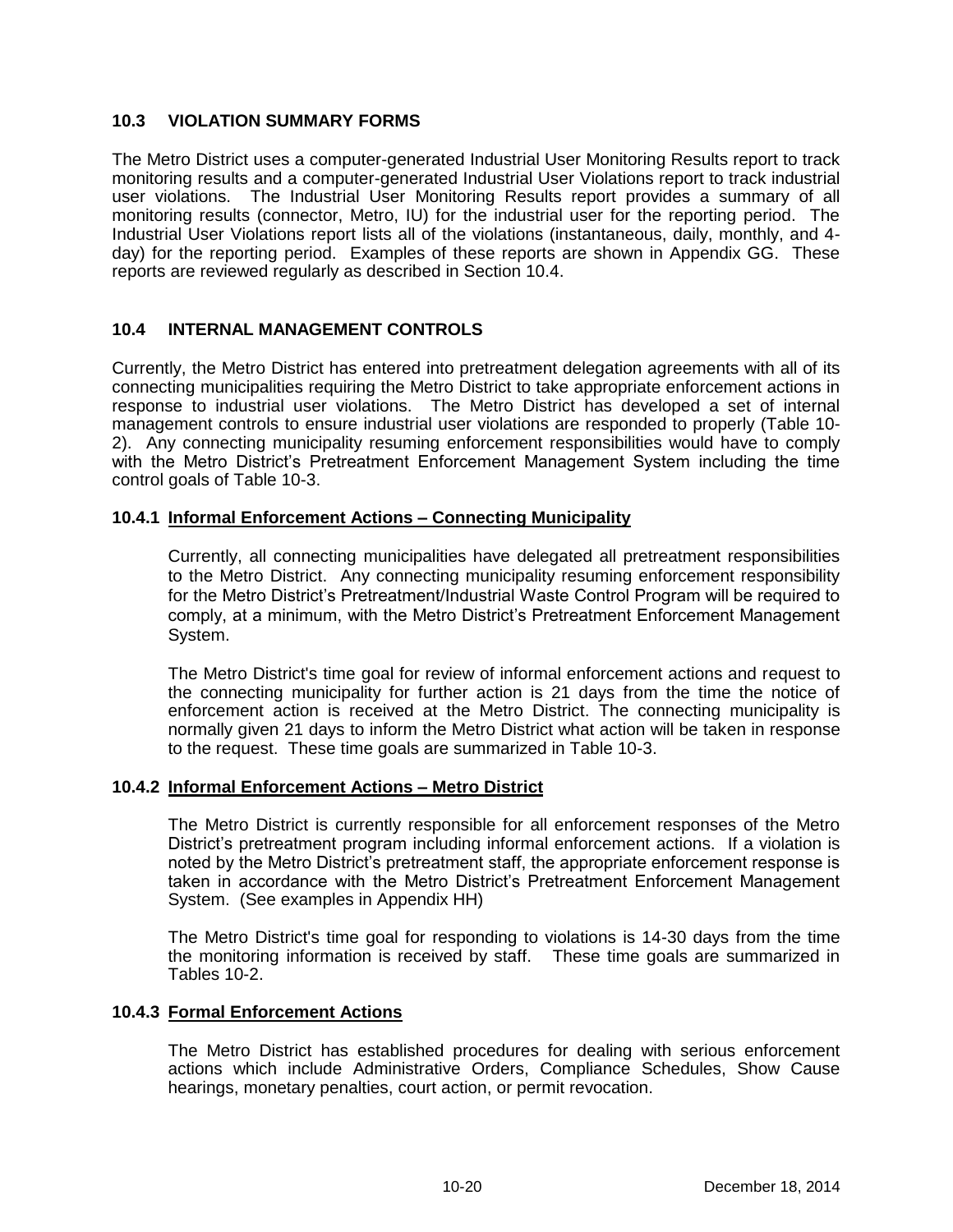The IW Supervisor makes the preliminary determination, based on information and recommendation provided by staff, that formal enforcement action should be taken based upon the facts and data gathered. The IW Supervisor will consult with the Regulatory Compliance Officer regarding the proposed formal enforcement action within the time control goals summarized in Table 10-3.

In the case of penalty actions, upon concurrence of the Director of Environmental Services (Director), the recommendation is forwarded to the Metro District Manager for concurrence. All penalty assessments are reviewed by Metro District Counsel. The Metro District's time goal for sending the recommendation to the District Manager is 60 days from the time staff supplies the information to the Regulatory Compliance Officer.

The Metro District Manager will approve or disapprove the recommendation within 60 days. If the Metro District Manager does not approve the recommendation, Pretreatment staff will propose an alternative enforcement action. Once approved, the same procedure as described above is followed.

# **10.4.4 Enforcement Actions – Long-Term Average Violations**

Violations of long-term average discharge limitations, particularly violations of four-day average limitations, are somewhat difficult to track because violations are not apparent from individual monitoring results, and long time frames may be required before data can be evaluated. For example, if an industry collects self-monitoring samples quarterly, and is sampled by the Metro District throughout the year, several months may go by before a four-day long-term average violation is detected. For this reason, the Metro District reviews the compliance status and monitoring data on a regular basis for the express purpose of detecting long-term average violations (including four-day average and maximum monthly average violations). Notices of Violation will be issued, or other appropriate enforcement actions will be taken, when long-term average violations are detected.

Every three months, the Metro District's Pretreatment staff reviews a computergenerated printout of the monitoring results and violations and enforcement action summaries for all permitted industries to evaluate Significant Noncompliance. This process provides an additional review of instantaneous, daily, monthly and four-day average violations, reporting violations, and patterns of noncompliance. In addition, monitoring events are reviewed to ensure that the proper amount of sampling is being performed at each industry. Enforcement action is taken for any violation that has not previously been addressed.

#### **10.4.5 Overfiling**

For connecting municipalities resuming enforcement responsibilities of the Metro District's pretreatment program, if the connecting municipality and the Metro District are unable to agree on an enforcement action, or if the connecting municipality fails to respond to the Metro District's request within 21 days, the Metro District Manager will decide how to proceed. The Metro District may issue an additional notice to the connecting municipality setting forth remedial actions to be taken and a time schedule for complying. If, after 30 days notice, the connecting municipality has not taken steps to comply, the Metro District will proceed with its own enforcement action against the industrial user. In addition, if the connecting municipality fails to take action satisfactory to the Metro District within the time goals contained in Table 10-3 the Metro District may initiate its own enforcement action against the industrial user. If the Metro District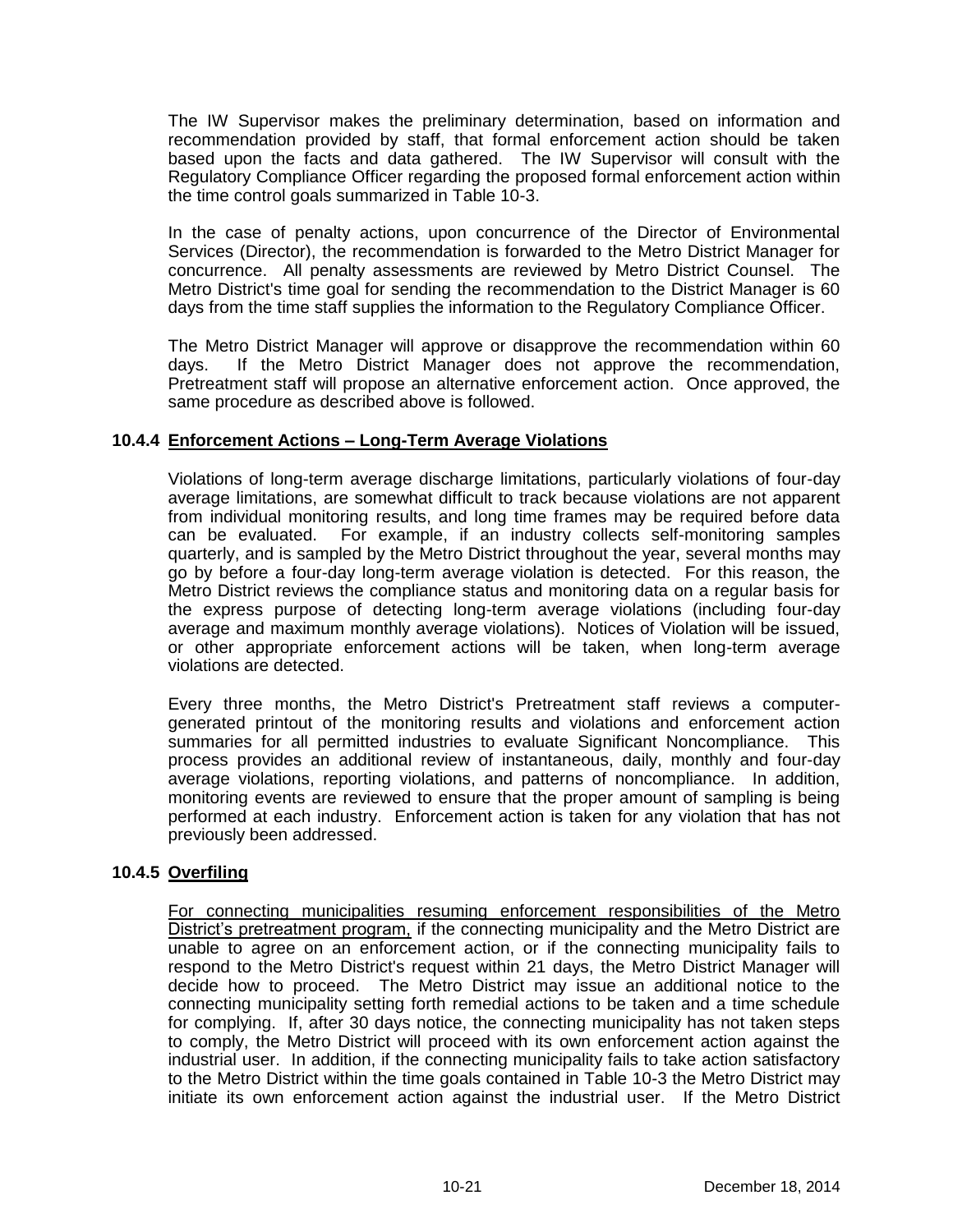Manager determines that the Metro District will proceed with its own enforcement action, the procedures outlined in Section 10.5.1 will be followed.

#### **10.4.6 Communication Procedures**

In the event that a connecting municipality seeks to resume enforcement responsibilities of the Metro District's pretreatment program, the connecting municipality must ensure that their legal authority complies with all federal, state, and Metro District requirements, and that the connector's local limits are at least as stringent as those developed by the Metro District. The Metro District's *Rules and Regulations* will take precedence when there is a conflict between the Metro District's *Rules and Regulations* and a connecting municipality's legal authority.

In addition, the review procedures described above depend upon an efficient exchange of information between the Metro District and its connecting municipalities. Any connecting municipality assuming enforcement responsibilities is bound by the Metro District's *Rules and Regulations* and the Metro District's Procedures Manual. The Metro District must receive copies of all compliance information received from industrial users, or generated by the connecting municipalities themselves. This information includes copies of Compliance Schedule status reports, plant and process change notifications, periodic compliance reports, accidental discharge reports, inspection and monitoring reports, relevant correspondence, and records of communication.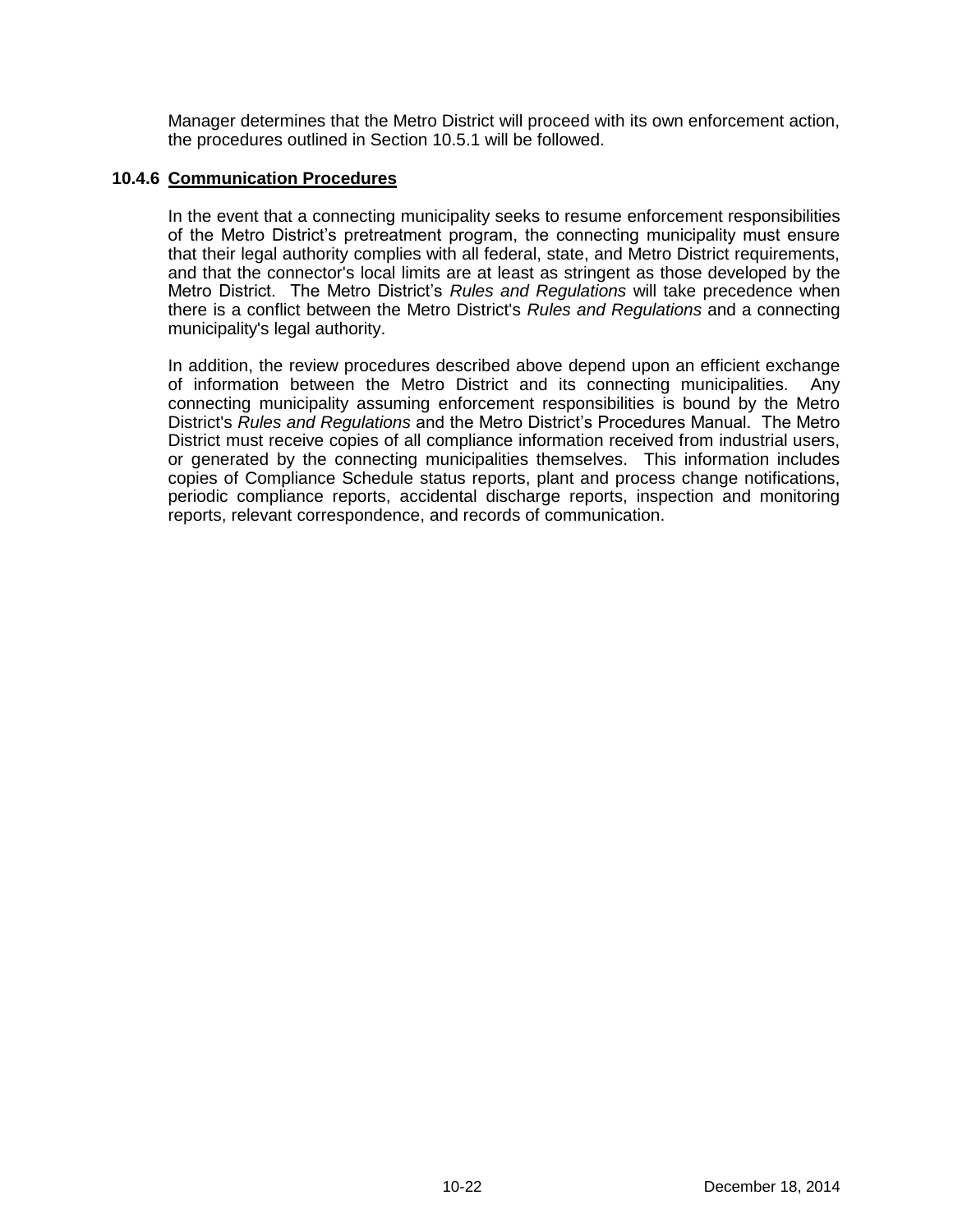# **TABLE 10-3**

# **METRO DISTRICT INTERNAL MANAGEMENT TIME GOALS <sup>1</sup>**

(for Connecting Municipalities resuming enforcement responsibilities of the Metro District's Pretreatment Program)

| <b>Activity</b>                                                                                                                                            | <b>District Time Goal</b><br><b>Days from Receipt of Activity</b><br>(Violation Information) |
|------------------------------------------------------------------------------------------------------------------------------------------------------------|----------------------------------------------------------------------------------------------|
| Informal Enforcement Action - Connector Initiated                                                                                                          |                                                                                              |
| Request to connector to take further action                                                                                                                | 21 days                                                                                      |
| Connector response to District request                                                                                                                     | 21 days                                                                                      |
| Informal Enforcement Action - District Initiated                                                                                                           |                                                                                              |
| Request to connector to take enforcement<br>action                                                                                                         | 21 days                                                                                      |
| Connector response to District request                                                                                                                     | 21 days                                                                                      |
|                                                                                                                                                            |                                                                                              |
| <b>Formal Enforcement Actions</b>                                                                                                                          |                                                                                              |
| Recommend proposed enforcement action to<br>District Manager/Regulatory Compliance Officer                                                                 | 21 days                                                                                      |
| District Manager/Regulatory Compliance Officer<br>reviews and approves proposed action                                                                     | 21 days                                                                                      |
| District Manager/Regulatory Compliance Officer<br>reviews and disapproves action; Pretreatment<br>staff resubmits recommendation; District                 |                                                                                              |
| Manager/Regulatory Compliance Officer reviews                                                                                                              | 21 days                                                                                      |
| Request to connector for enforcement action<br>after District Manager/Regulatory Compliance<br>Officer approval                                            | 21 days                                                                                      |
| Connector response to District request<br>District Manager/Regulatory Compliance Officer<br>decision on alternative enforcement proposal<br>from connector | 21 days                                                                                      |

<sup>&</sup>lt;sup>1</sup>These time goals indicate the estimated amount of time required to complete the indicated task under normal circumstances. The time goals are to be used as guidelines, and are not considered inflexible. Unforeseen complications may delay action in some cases. The Metro District will make every effort, however, to comply with the indicated time goals.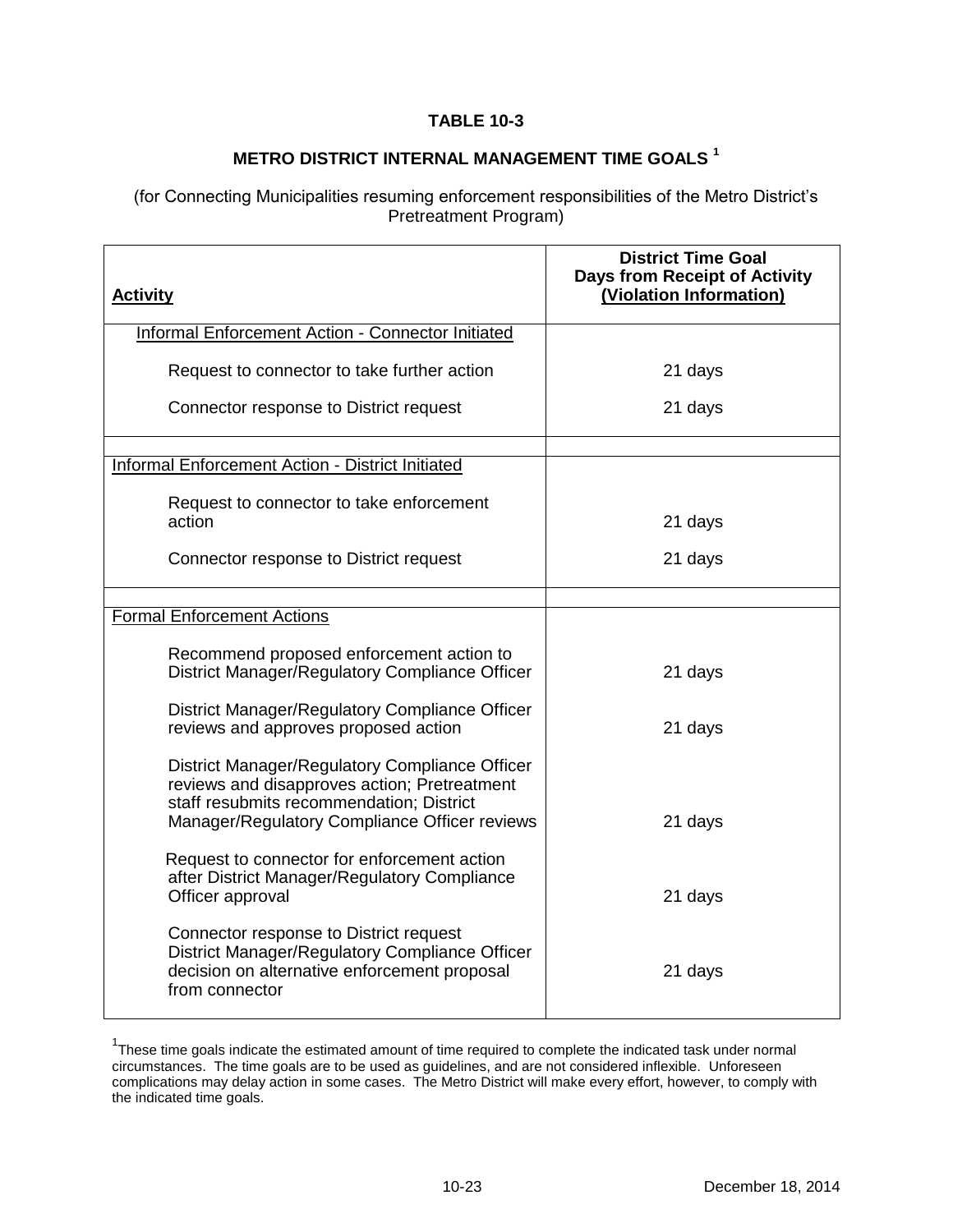# **10.5 GENERAL ENFORCEMENT POLICIES**

## **10.5.1 Overfiling on Connecting Municipalities**

The Metro District's pretreatment enforcement program can rely on non-delegated connecting municipalities taking enforcement actions against violating industries within their jurisdictions. Currently, all connecting municipalities with industrial users have delegated all their pretreatment responsibilities to the Metro District. Therefore, the Metro District directly regulates and takes enforcement action against all IUs for all violations.

In the event a connecting municipality resumes enforcement responsibilities of the Metro District's pretreatment program the Metro District will review monitoring reports submitted by the connecting municipality and their IUs for violations and determine if appropriate enforcement action has been taken. (The procedure used to review enforcement actions is described in Section 10.4). If the action taken is found to be inadequate, or if the connecting municipality has not taken an enforcement action, the Metro District will work with the connecting municipality to resolve the inadequacy. If the inadequacy cannot be resolved, or if the connecting municipality refuses to take what the Metro District believes is an appropriate enforcement action, the Metro District will proceed as described below.

If a connecting municipality fails to take appropriate enforcement action against one of its industries, the Metro District, under the remedy authority in Section 6.9 of its *Rules and Regulations*, can issue a notice to the connecting municipality requiring that action be taken within 10 days. If, after 10 days, the connecting municipality has failed to or refuses to comply with the notice, the Metro District may issue an additional notice setting forth remedial actions to be taken and a time schedule for complying. If, after 30 days notice, the connecting municipality has not taken steps to comply, the Metro District may assume Pretreatment/Industrial Waste Control Program responsibilities in whole or in part in lieu of the connector. The Metro District may also seek injunctive relief against both the connecting municipality and the IU (see Tables 10.1a and 10.1b, Enforcement Response Guide).

The Metro District also has the authority to directly issue Administrative Orders and assess monetary penalties up to \$5,000 against IUs and its connecting municipalities without the necessity of preempting a connecting municipality's Pretreatment Program responsibilities. Administrative Orders may be issued and penalties assessed by the Metro District in cases where a connecting municipality refuses to take action within the time control goals listed in Table 10-3, or where the Metro District believes the action taken by the connecting municipality is inadequate.

# **10.5.2 Penalty Policy**

Prior to a connecting municipality resuming enforcement responsibilities of the Metro District's pretreatment program, the Metro District will ensure the connecting municipality's industrial waste resolution or ordinance has the authority to assess monetary penalties against its industrial users for violations of Pretreatment standards and requirements. The Metro District will evaluate each assessment using the guidelines in the Enforcement Response Guide (Table 10.1a) to determine if the amount is appropriate for the violation. If the Metro District determines that an assessment is inadequate, it may request that the connecting municipality assess additional penalties. The Metro District may assess its own penalties if it determines the connecting municipality's assessment is inadequate and if the connecting municipality fails to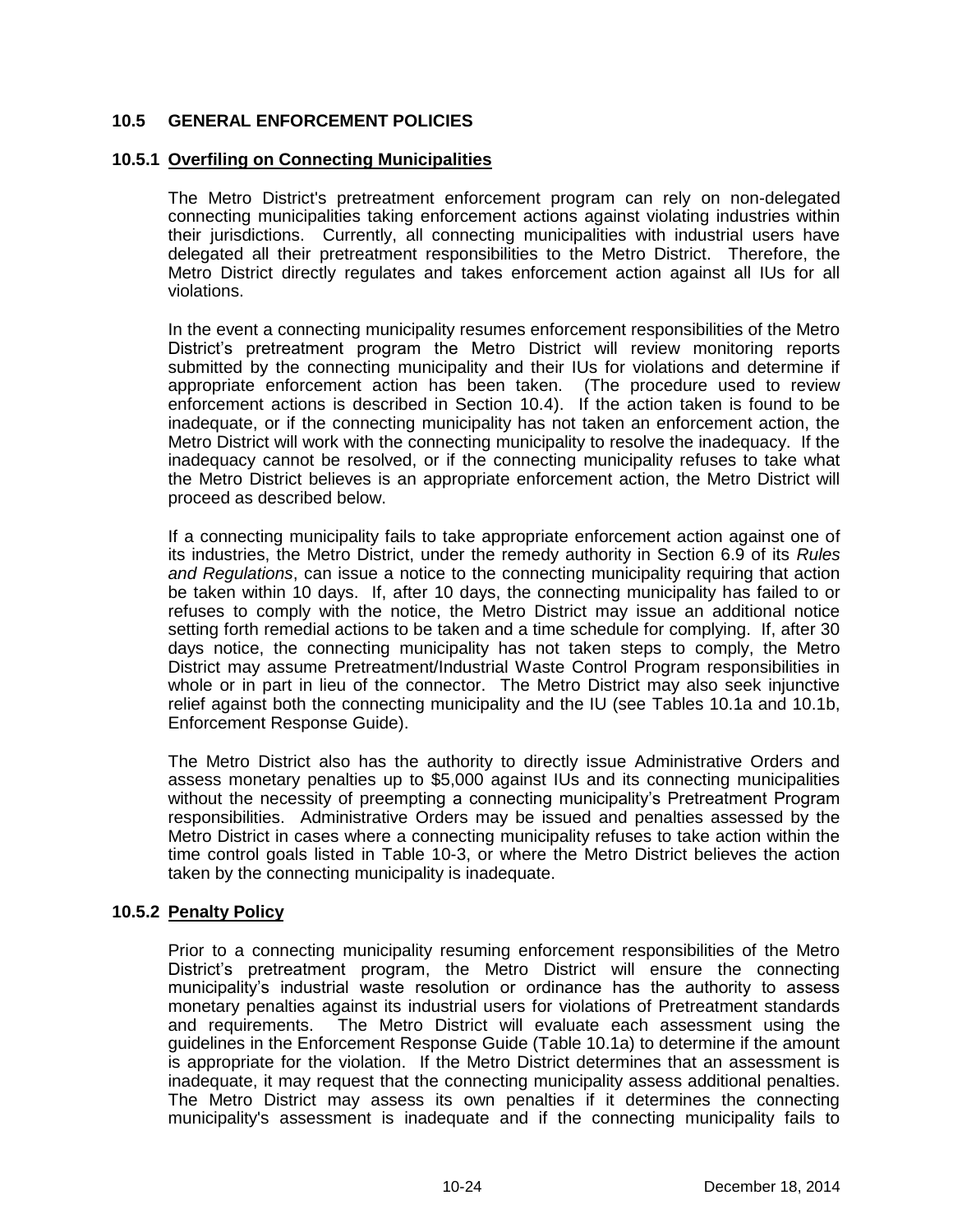assess additional penalties. In addition, because all connecting municipalities have delegated all pretreatment responsibilities to the Metro District, the Metro District assesses penalties directly on all IUs in accordance with the Enforcement Response Guide.

The Enforcement Response Guide (Table 10.1a and 10.1b) contains a range of penalty amounts for different types of violations. The amounts were chosen based on EPA guidance documents and the penalty amounts available to the Metro District's connecting municipalities in their legal authorities. In most cases, the maximum penalty amount is limited to \$1,000 per day per violation. Penalties for monthly average discharge limit violations may be assessed for every day of that month or for every day of that month during which discharge occurs. Penalties for 4-day average discharge limit violations will be assessed as 4 (four) days of violation.

The Metro District does not use or require use of an economic benefit calculation to determine penalties, although it does not discourage its connecting municipalities from doing so. If a connecting municipality wishes to consider economic benefit in its penalty assessment, the Metro District will provide any assistance needed to calculate the penalty.

Penalty amounts are chosen from the ranges listed in the Enforcement Response Guide based on the following criteria:

- the severity of the violation and its impact (or potential impact) on the connecting municipality, the Metro District, and/or the environment.
- the compliance history of the industrial user.
- the relative importance of the violation in comparison with other violations.
- the impact of an enforcement action on other industrial users.
- considerations of fairness and equity.

The Metro District itself may assess penalties up to \$5,000 per day per violation, except in cases where a violation has caused Interference or Pass Through. In these cases, the maximum penalty may be increased as necessary to allow the Metro District to recover any fines or penalties paid by the District for CDPS permit violations due to the Interference or Pass Through.

In addition to penalties, the Metro District may recover reasonable attorney's fees, court costs, and other expenses of litigation. Interest may be charged for any penalty not paid immediately in full. The penalties, interest charges and legal costs recovery are in addition to any actual damages the Metro District may incur because of the violations.

#### **10.5.3 Listing of Noncomplying Industries**

The Metro District annually publishes a list of industries found to be in Significant Noncompliance with Pretreatment Program requirements during the previous year. This publication is a requirement of the General Pretreatment Regulations [40 CFR 403.8(f)(2)(viii)], and is made on behalf of the Metro District's connecting municipalities who do not separately publish lists of noncomplying industries in their jurisdictions. The procedures used to publish this list are found in Section 8.1.3.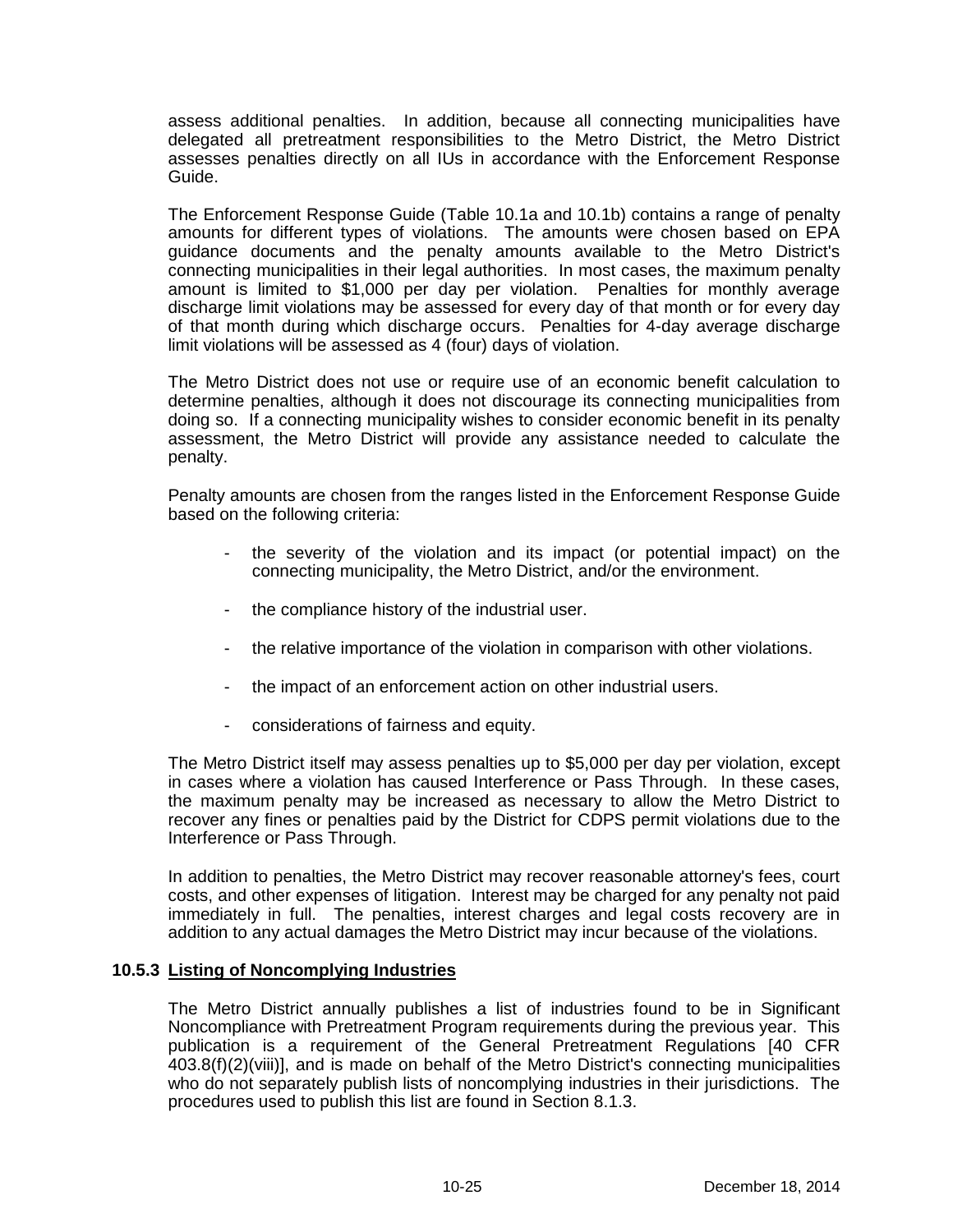# **10.6 INFORMAL ENFORCEMENT PROCESSES**

Minor administrative or discharge violations will normally be corrected by using an informal enforcement action. Informal actions are generally less resource-intensive than formal actions and usually involve less confrontation, thereby facilitating open communication and a cooperative posture with industry. However, when it is expected that informal actions will not achieve immediate compliance by IUs, these actions will not be considered as sole responses. Informal enforcement actions include, but are not limited to:

- Telephone notification
- Meetings
- Notices of Violation/Deficiency

In general, when an informal action is the sole enforcement action taken, the industry will be allowed no more than 30 days to correct the violation. In many cases less time, such as 7 days, is adequate. If more than 30 days are required to correct the violation, formal administrative actions may be more appropriate.

If applicable, records of all enforcement communications with an IU will be forwarded to the Metro District by connecting municipalities and maintained by the District. Records include summaries of telephone calls, written notices, meetings, and compliance inspections.

#### **10.6.1 Telephone Notification**

Telephone contact with the IU provides a cost-effective means of obtaining information and resolving isolated or infrequent violations. Prompt response to such violations shows the IU that the Metro District is serious about enforcing Pretreatment Program requirements. It also helps to deter future violations.

The date and time, the person contacted, and the substance of the conversation is noted. A form such as that found in Appendix HH may be used, or a "Note to File" or "Record of Communication" memo may be prepared. These notes are placed in the IU's file and serve to provide evidence if additional or escalated enforcement action becomes necessary. It is also noted if the IU cannot be contacted by telephone, or fails to return phone calls.

#### **10.6.2 Meetings**

Clarification of an IU's legal responsibilities, exposure to accelerated enforcement and penalties, and agreement on necessary corrective action can often be obtained through an informal meeting. In scheduling the meeting, it should be emphasized that while the meeting will be informal it does not preclude formal enforcement proceedings.

Typically, attendance at informal meetings is limited to technical staff but the presence of the IU's responsible official may also be necessary. If the IU plans to include legal counsel at the meeting, the Metro District's legal counsel should also be included. Staff will take notes on the discussion at the meeting and record all decisions made. A copy of the notes will become a part of the District's file on the IU. Alternately, with the concurrence of all parties, the meeting may be tape recorded with only minimal written notes sent to the IU's file. The audio cassettes will be maintained by the District.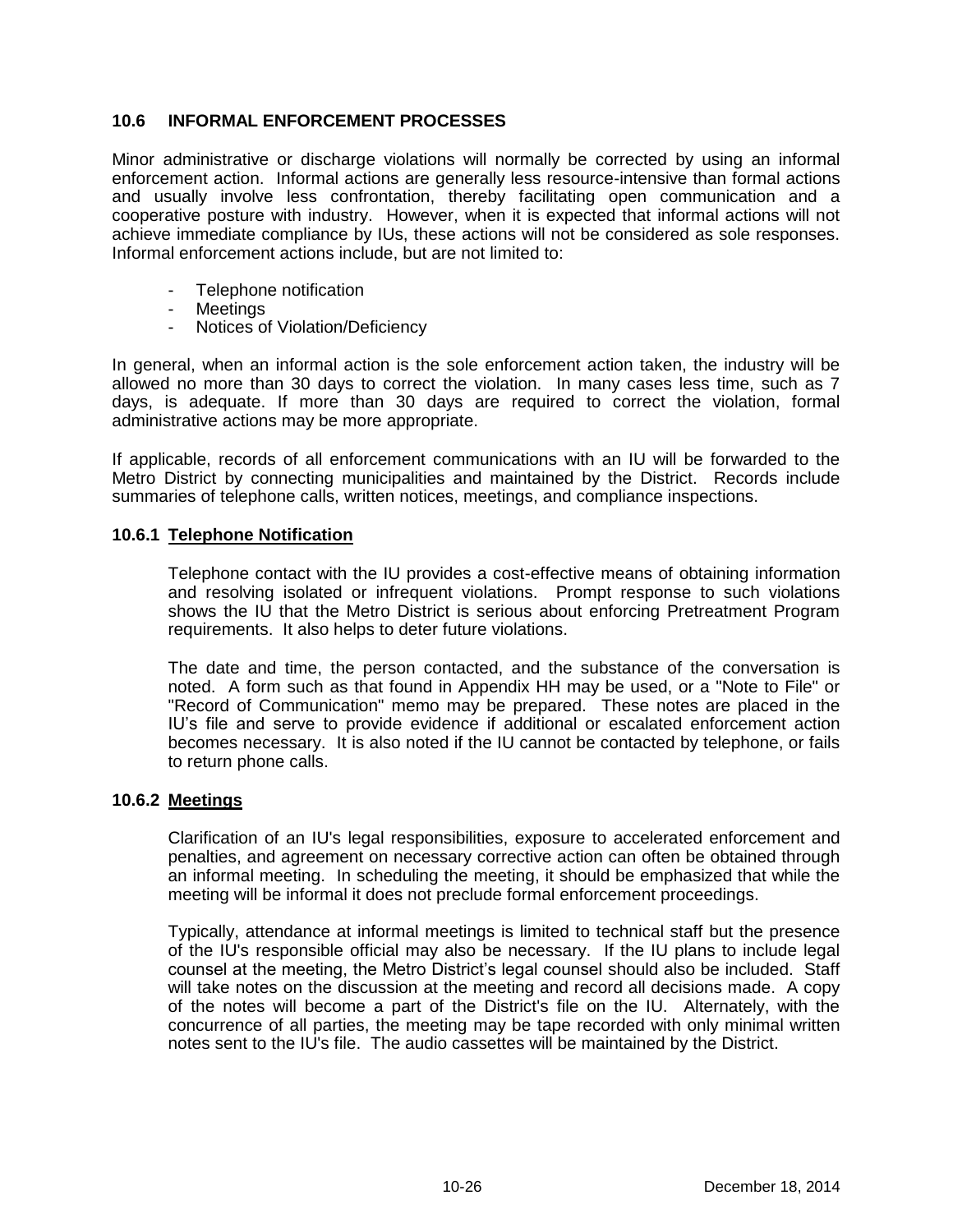## **10.6.3 Notices of Violation/Deficiency**

Notices of Deficiency (NODs) are generally issued as a result of a compliance inspection and serve to notify the IU of minor deficiencies noted during the inspection. The NOD may suggest means for improvement or require corrective actions. An example of a NOD is included in Appendix HH.

Notices of Violation (NOVs) are considered more serious enforcement actions than telephone notification or NODs, but less serious than Administrative Orders. NOVs are primarily issued in response to inspection findings, or discharge and reporting violations. The NOV will contain the following information:

- The specific violations that have occurred.
- Specific actions required on the part of the IU (e.g., actions taken to prevent recurrence, resampling to show return to compliance, etc.) and dates for completion of the actions.
- Warning that further enforcement action may be taken for failure to comply or remain in compliance.
- Warning that issuance of the NOV does not preclude further enforcement action for the particular violation.

Examples of types of NOVs are included in HH.

# **10.7 FORMAL ENFORCEMENT ACTIONS**

Significant administrative or discharge violations, or the failure of an industry to comply with informal enforcement responses, will lead to the use of formal administrative actions. The type of administrative action that can be used depends upon the authority contained in the Metro District's *Rules and Regulations.*

Types of formal actions include:

- Administrative Orders
- Compliance Schedules
- Orders to Show Cause
- Monetary Penalties
- Revoking Discharge Permits/Suspending Service

#### **10.7.1 Administrative Orders**

An Administrative Order (AO) is a formal notification directing the industrial user to comply with certain tasks by a certain date to eliminate the cause of noncompliance. Examples of Administrative Orders are found in Appendix HH. The AO may be used in conjunction with revoking an industry's discharge permit, suspending service, or assessing penalties. If the AO is not complied with, additional enforcement action will be taken.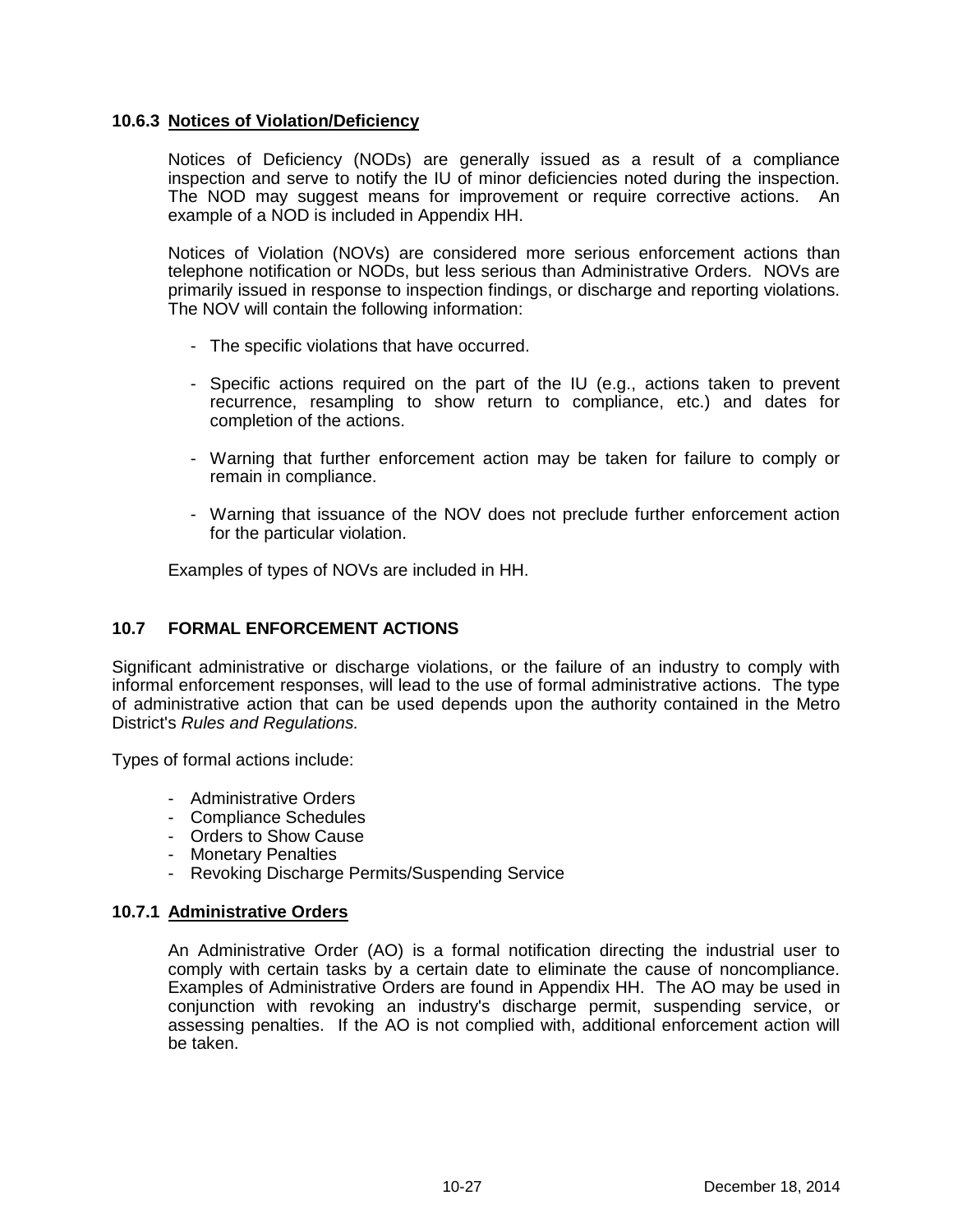## **10.7.2 Compliance Schedules**

If deemed necessary the Metro District may issue the violating industry a Compliance Schedule for corrective action. The Compliance Schedule is a formal plan indicating the tasks that must be completed by the industry and the dates by which the tasks must be completed to eliminate the cause of the violation. An example of a Compliance Schedule and cover letter is found in Appendix HH.

Issuing a Compliance Schedule is a corrective action less severe than revoking an industry's discharge permit or suspending service. It may be used in conjunction with a monetary penalty assessed against the industry for the violations. Issuance of a Compliance Schedule does not relieve the industry of having to meet its existing discharge limits, nor does it necessarily protect the industry from having additional fines levied against it during the Compliance Schedule period. The Compliance Schedule simply allows the industry to continue to discharge as long as it demonstrates adequate progress in providing a permanent solution to the cause of its discharge violations.

The industry's actions will be monitored to ensure that schedule deadlines are met. This is done by requiring the industry to submit Compliance Schedule progress reports, by increasing monitoring requirements and/or by site inspections. An example of a Compliance Schedule progress report is found in Appendix HH. In case of serious violations, corrective actions will be verified in person. If the Compliance Schedule is not met, additional enforcement action will be taken.

# **10.7.3 Orders to Show Cause**

Prior to taking formal enforcement action and/or discontinuing service, the IU may be issued an order to appear at a hearing to show cause as to why additional enforcement action should not be taken. An example of an Order to Show Cause is found in Appendix HH. The hearing notice is usually served personally by an authorized connecting municipality employee or sent by certified mail at least 10 days before the hearing. Upon review of the evidence at the hearing, the designated official(s) or board may order that additional formal actions be brought against the violating industry. The Show Cause hearing is not a prerequisite to taking additional formal enforcement action or discontinuing sewer service.

#### **10.7.4 Monetary Penalties**

The Metro District has the authority to assess monetary penalties directly against IUs. The District's penalty policy and overfiling authority are discussed in more detail in Section 10.5. An example of an administrative penalty assessment is found in Appendix HH. Civil penalties are discussed in more detail in Section 10.8.3.

In addition to or in lieu of monetary penalties, IUs may be required to perform Supplemental Environmental Projects according to the guidance established by EPA (see Appendix HH).

As previously stated, all connecting municipalities with industrial users have delegated all pretreatment responsibilities to the Metro District. In the event a connecting municipality resumes enforcement responsibilities of the Metro District's pretreatment program, they could, consistent with their legal authorities, assess administrative penalties or civil penalties against violating industries. The particular option available to the connecting municipality would be specified in its industrial waste ordinance or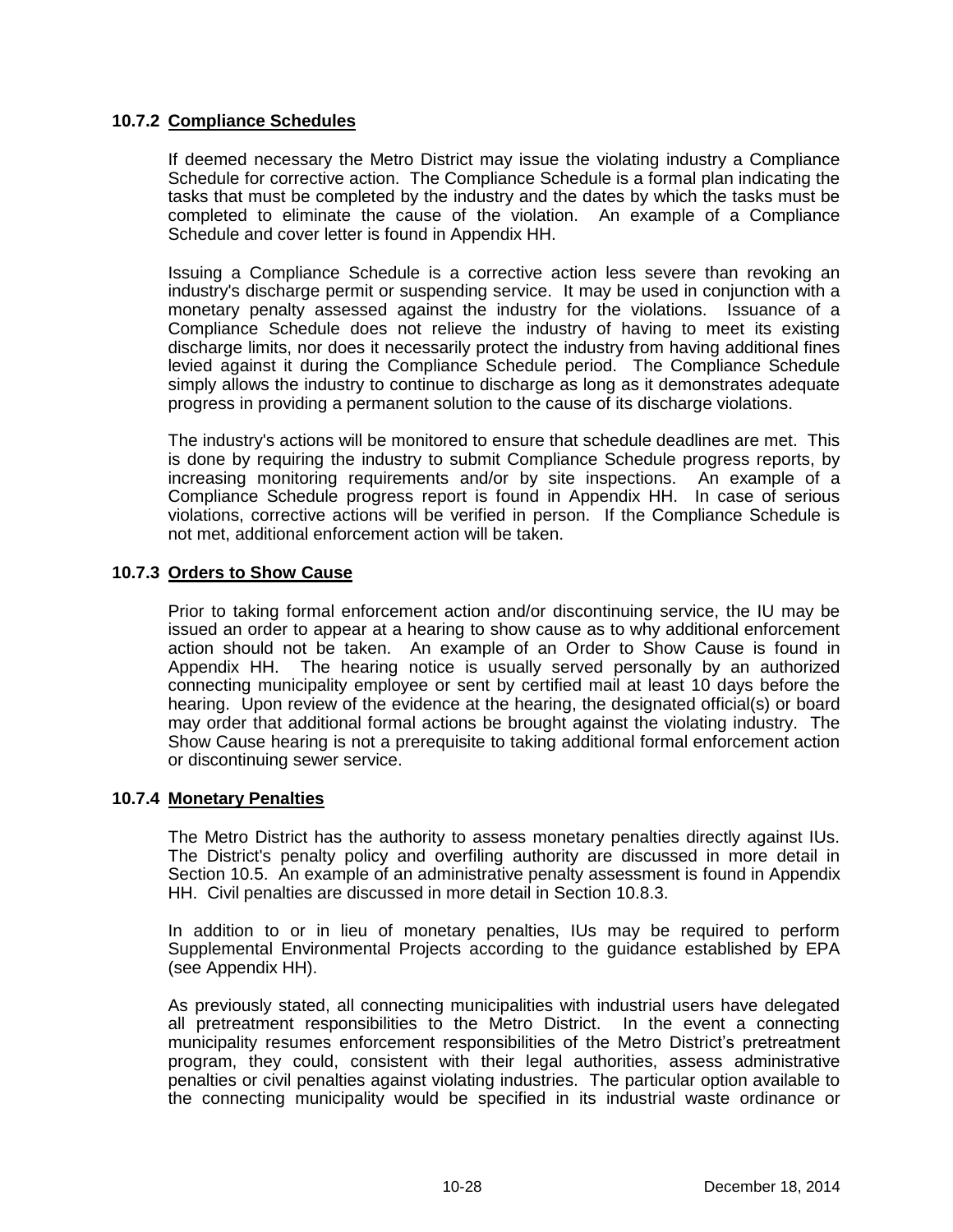resolution as would be the range of monetary penalties that could be assessed for each violation

## **10.7.5 Revocation of Permit/Suspension of Service**

The Metro District has the authority to revoke an IU's wastewater contribution permit or general permit, suspend wastewater treatment service, or both. Revocation and/or suspension will generally be used for significant discharge violations, especially where the discharge presents a danger to the public, the environment, the treatment system, or may cause the Metro District to violate its CDPS discharge requirements. Permit revocation and/or suspension can also be used against industries that fail to comply with previous Administrative Orders.

To suspend service, a written suspension order requiring immediate termination of the discharge will be served on the industry (an example of this type of order is found in Appendix HH). If the industry fails to voluntarily comply with the order or prevents it from being served, all necessary steps will be taken, including seeking injunctive relief or severing the sewer connection, to prevent or minimize any damage that the discharge might cause. Once service has been suspended, the industry will be required to submit a detailed written statement that describes the cause of the harmful discharge and outlines measures that will be taken to alleviate the problem and prevent recurrence. Upon verifying that the problem has been resolved, the industry's permit can be reinstated and service can be resumed.

# **10.8 CIVIL JUDICIAL ENFORCEMENT PROCEDURES**

Civil judicial enforcement is the formal process of filing lawsuits against IUs to secure courtordered action to correct violations and to secure penalties for violations, including the recovery of costs to the connector and the Metro District. Civil action is an appropriate enforcement response in several situations:

- when injunctive relief is necessary to halt or prevent discharges which threaten human health, the environment, or the treatment plant.
- when efforts to restore compliance through less formal actions have failed and a court supervised settlement (Consent Decree) is necessary to enforce program requirements.
- when an IU fails to pay assessed penalties or the Metro District or the connecting municipality wishes to recover losses due to the IU's noncompliance.

#### **10.8.1 Injunctive Relief**

Injunctions are court orders which direct a party to do something or refrain from doing something. Injunctive relief may be sought when delays in filing a civil suit will result in irreparable harm to the sewer system. The Metro District and its connecting municipalities have authority to suspend an IU's wastewater treatment service in the event a discharge may cause imminent or substantial endangerment, and injunctive relief may not be necessary to halt or prevent the discharge. Injunctive relief may be necessary, however, if the IU refuses to comply with the suspension order. An example of an injunctive relief petition is found in Appendix HH.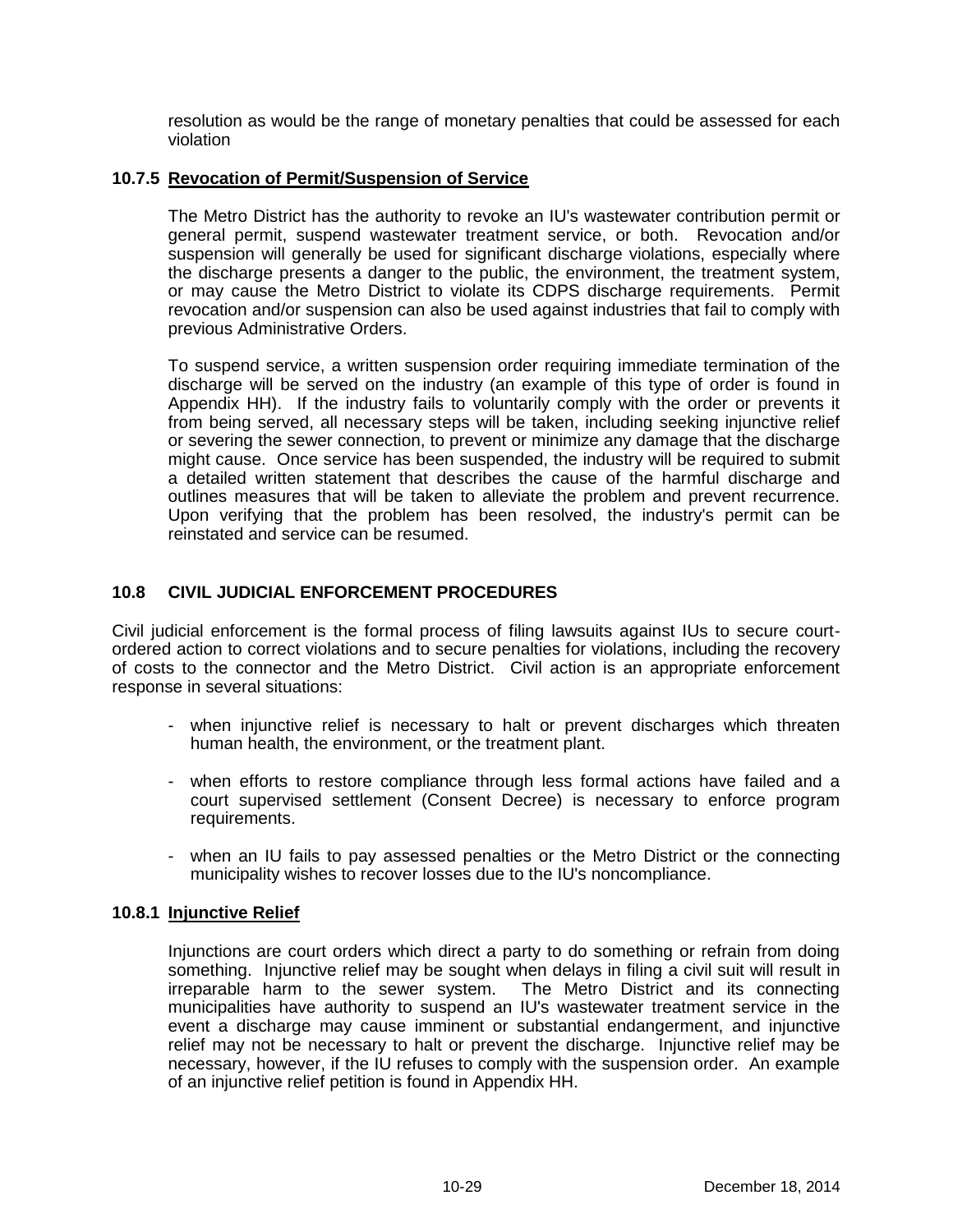## **10.8.2 Consent Decrees**

Consent Decrees are agreements between the regulatory authorities and the IU reached after a lawsuit has been filed, and prior to the suit going to trial. To be binding, the decree must be signed by the judge assigned to the case. Consent Decrees are used when the IU acknowledges and is willing to correct the violation, and agrees on penalties. An example of a Consent Decree is found in Appendix HH.

#### **10.8.3 Failure to Pay Penalties/Cost Recovery**

Civil action may be necessary in cases where an IU refuses to pay assessed penalties. In addition, civil action may be pursued to recover costs incurred as a result of an IU's noncompliance, including damages to the collection system, injury to personnel, or increased monitoring and surveillance.

The civil litigation process is essentially the same for the Metro District and all of its connecting municipalities. Generally, the Metro District's Regulatory Compliance Officer or District Manager will bring the matter to the attention of the authority's attorney after discussing it with the Board of Directors or appropriate municipal officials. The attorney, in consultation with Pretreatment personnel, will determine who is to be sued and for what. The attorney will then file the suit in the court of competent jurisdiction, depending upon the penalty amount. If the amount is less than \$5,000, the suit would be filed in county court. If the amount is over \$5,000, the suit would be filed in the district court. The procedure is outlined below:

- 1. A decision is made to sue the IU to recover costs, seek civil penalties, and/or corrective actions.
- 2. The attorney files a complaint alleging the violations.
- 3. The IU files an answer admitting or denying allegations.
- 4. A trial date is set.
- 5. Both sides prepare their cases (discovery process).
- 6. Settlement negotiations may take place.
- 7. If negotiations are successful, parties enter into a Consent Decree.
- 8. If negotiations are unsuccessful, the case proceeds to trial.
- 9. If the IU is held liable, the court awards cost recovery and/or civil penalties. The IU may appeal the judgment.
- 10. If the IU is held not liable, the Metro District or the connecting municipality may appeal the findings.

In addition, the Metro District may also bring civil action against its IUs and/or connecting municipalities in cases where it is necessary to stop a discharge that appears to present an imminent endangerment to the Metro District's system, in the event a Metro District-assessed penalty is not paid, or if a connecting municipality refuses to take appropriate enforcement action against a violating IU. The civil litigation procedure would be as described above.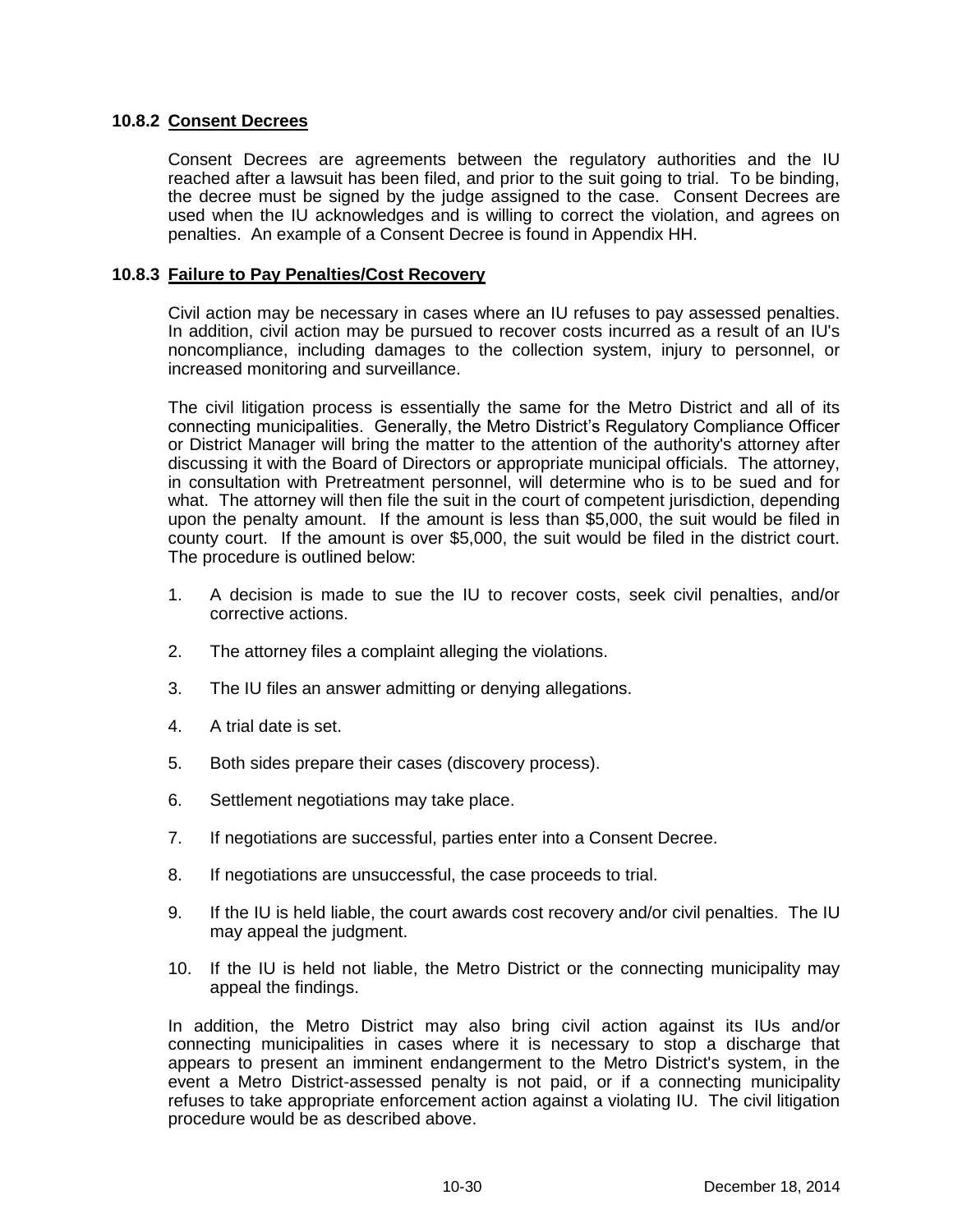# **10.9 CRIMINAL ENFORCEMENT PROCEDURES**

Criminal prosecution is the formal process of charging individuals and/or organizations with criminal violations of federal, state or local laws that are punishable, upon conviction, by fines and/or imprisonment. It is an appropriate enforcement action where there is evidence of noncompliance resulting from negligently, knowingly or recklessly violating an applicable statute which shows criminal intent. It is recommended in cases involving aggravated violations (e.g., discharges which are negligently or knowingly introduced into the sanitary sewer or which places another person in imminent danger of death or serious bodily injury), and when less formal efforts to restore compliance (Notices of Violation and Administrative Orders) have failed.

The overall criminal enforcement process can be summarized in the steps outlined below:

## **10.9.1 Discovering the Crime**

The criminal enforcement process begins when the connecting municipality or the Metro District has reason to believe illegal action(s) have been or will be committed. This belief must have some foundation in fact. For example, there must be personal knowledge or trustworthy information from an informant establishing commission of the illegal action. This information or evidence may be gathered during routine inspection and/or sampling activities, reports from employees, competitors, other regulatory agencies or the public, or incriminating evidence from the industry itself.

If the connecting municipality or the Metro District suspects that criminal activity is taking place, the connecting municipality's or the Metro District's attorney should be notified as soon as possible. He or she can provide invaluable legal advice to ensure that correct procedures are followed during the criminal investigation and enforcement process.

#### **10.9.2 Gathering Evidence**

Evidence gathered during this step of the process is subject to increased scrutiny and care must be exercised in the collection of any evidence intended to be admissible in a criminal trial. Therefore, the connecting municipality or the Metro District must ensure that the constitutional protection against unreasonable search and seizure is upheld, including the use of search warrants if necessary. Once admitted, the evidence must also be defensible, requiring the use of chain-of-custody procedures during sample collection and analysis. Further evidence collection activity should be reserved for the Criminal Investigations Division of EPA and/or law enforcement agencies that may be asked to proceed with a criminal investigation; the Metro District may be required to provide assistance during this step of the process.

#### **10.9.3 Initiating Criminal Prosecution**

The connecting municipality or the Metro District will communicate the suspicion of criminal noncompliance to their attorney (or the prosecutor in the court of competent jurisdiction) and/or notify the Criminal Investigations Division of EPA (EPA-CID). Based on the examination of the evidence, a determination will be made whether to proceed with criminal investigation and enforcement. If sufficient evidence exists, and the prosecutor believes criminal enforcement should proceed, additional criminal investigation may be pursued to ensure each element of the offense can be proved, and to determine whom to name as defendant(s) in the indictment. From this point on, the enforcement action is essentially turned over to the criminal investigation staff and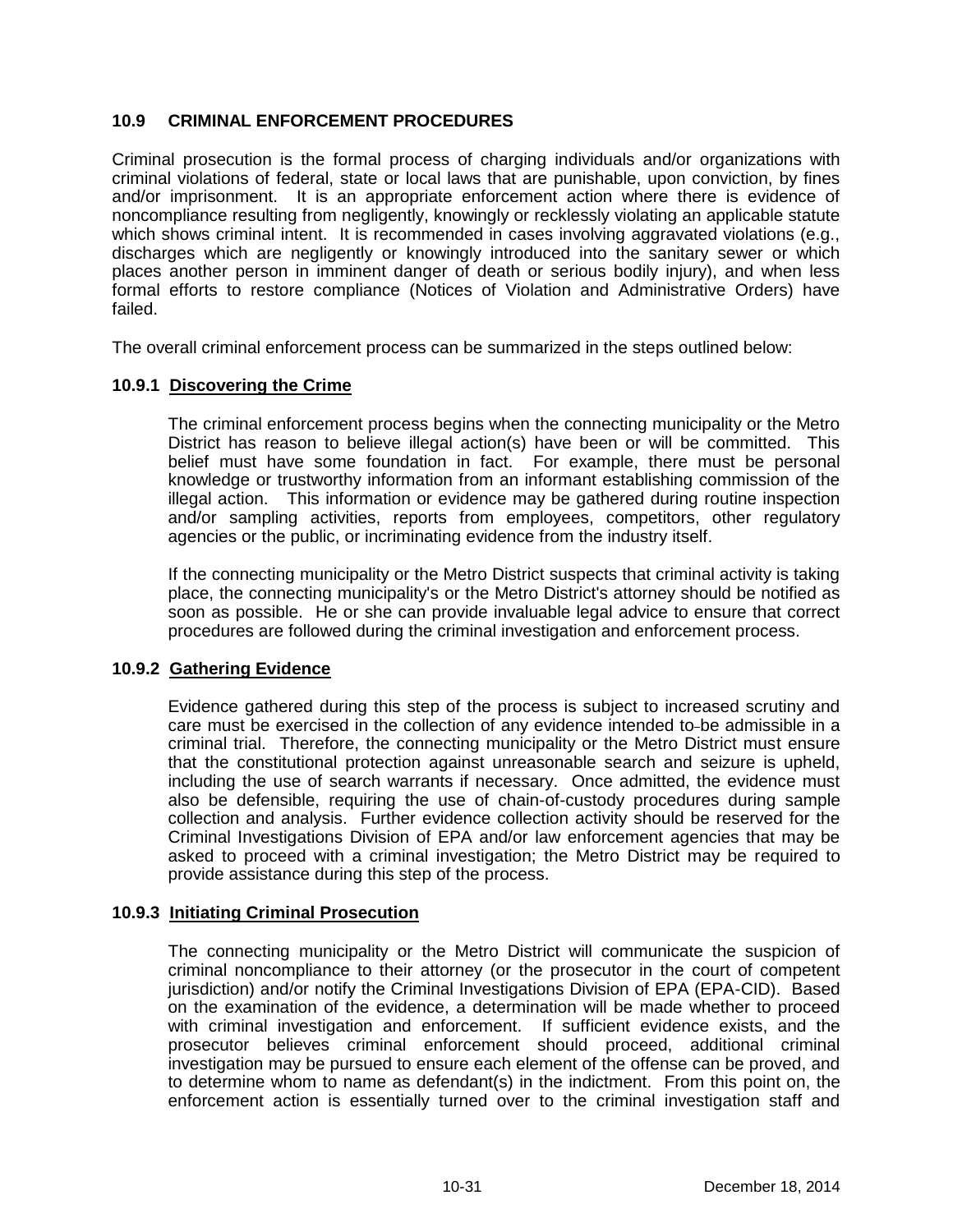prosecutor, although he or she will undoubtedly continue to rely on the technical expertise of the Pretreatment staff.

If the potential defendant is an individual, that individual will be named. If the potential defendant is a franchise, limited partnership, or partnership, the organization, responsible officials, or both, may be named. If the potential defendant is a corporation, individual employees, their supervisor(s), or the corporate officials responsible for compliance with environmental laws, may be named.

In some cases, plant employees, management or corporate personnel may not have personal knowledge of illegal acts. In these cases, it is nearly impossible to prove specific intent, and the prosecutor may only seek indictments and convictions based on criminal negligence.

After the defendants are named, the prosecutor will request a grand jury to determine whether enough evidence exists to try the defendants for specific crimes. If the grand jury determines that a crime has been committed and that the named defendant(s) should be put on trial, indictments are handed down against the defendant(s).

#### **10.9.4 Pretrial Options**

Once the indictment has been handed down by the grand jury, the defendant is brought before a judge (arraigned) to plead to the criminal charge. If the defendant pleads guilty to the charge(s), a sentencing hearing is scheduled. If the defendant pleads not guilty, a trial date is set. Depending upon the strength of the evidence, the prosecutor may offer the defendant(s) a plea bargain.

#### **10.9.5 Criminal Trial**

Persons accused of criminal offenses have a constitutional right to a jury trial. Defendants may waive this right and request that the judge rule on the case. At the conclusion of the trial, a verdict is issued. If the defendant is found not guilty, the defendant is granted an acquittal and the charges are dismissed. The defendant may not be tried a second time (double jeopardy) for that particular offense. However, the courts have determined federal, state and local courts to be "separate sovereigns" which may allow the Metro District or the connector to prosecute criminal offenses in federal court if the defendant was acquitted in a state court or in a state court if the defendant was acquitted in a federal court.

#### **10.9.6 Sentencing and Appeal**

If the defendant is convicted, he/she may receive a fine, a prison sentence, or both. The sentences may be suspended if the IU takes the desired corrective action(s) or agrees to make other good faith efforts to achieve compliance.

The defendant(s) may appeal the conviction on one or more counts, challenging the verdict, the sentence or both. The prosecutor may also appeal the case only if a second trial is not necessary to resolve the issue on appeal. For example, if the jury finds the defendant guilty, but the judge sets aside the verdict as a matter of law, the prosecution may appeal. The appellate court will either affirm the action of the trial judge, or overrule the judge and reinstate the jury's verdict, neither of which require a second trial.

A number of the Metro District's connecting municipalities have authority to directly assess criminal penalties against IUs for Pretreatment violations. These are the cities of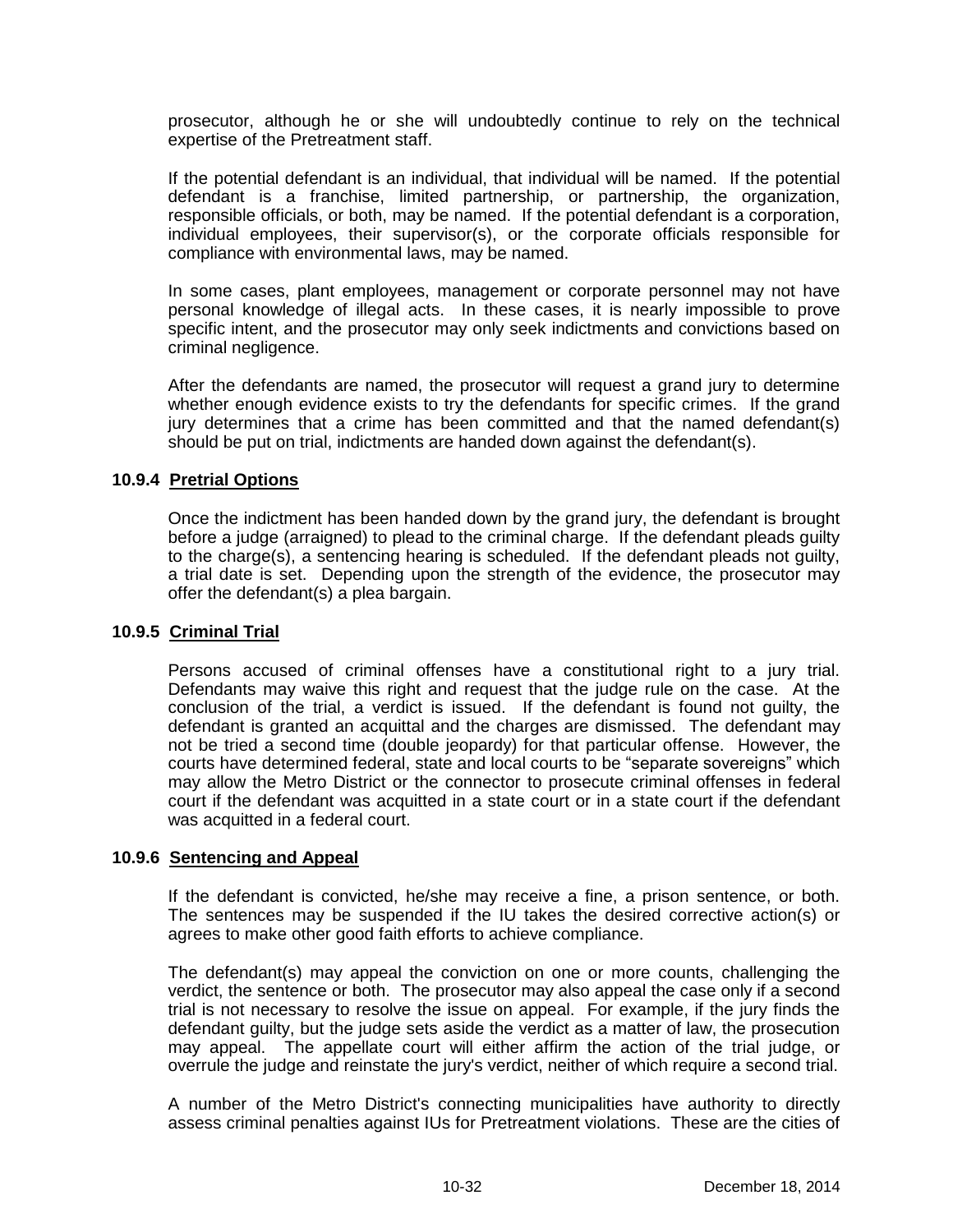Arvada, Aurora, Denver, Edgewater, Englewood, Federal Heights, Golden, Lakewood, Thornton, Westminster, and the Town of Mountain View. Generally in these jurisdictions, no Pretreatment staff exists to assist with the evidence-gathering step of the criminal enforcement process so Metro District staff will provide the pretreatment expertise. Depending on how comfortable the connector is with conducting a criminal investigation, assistance may be requested from EPA-CID, law enforcement and/or fire departments or code enforcement personnel. Once sufficient evidence is gathered, it, along with any other necessary information, is turned over to the City Attorney. He or she will make the decision whether sufficient evidence exists to pursue criminal enforcement.

The Metro District's remaining connecting municipalities, and the Metro District itself, have no criminal enforcement authority. If criminal violations are suspected, a joint investigation will be conducted by the Metro District and an appropriate law enforcement agency (e.g., Adams County Sheriff's Department, EPA-CID, FBI) or the District Attorney's office. Technical expertise to evaluate the nature and effects of the violations will be provided by Metro District and, in some cases, connector personnel. Assistance with the actual investigation, such as obtaining search warrants and surveillance procedures, will be provided by the law enforcement agency or the District Attorney's office.

Once the evidence is gathered, it is turned over to the District Attorney, who will decide whether to pursue criminal prosecution. Depending on the type of violation, the evidence will be referred as indicated below:

- If it is a violation of federal law, it is referred to the United States Attorney's Office for prosecution.
- If it is a violation of state law, it is referred to the District Attorney's Office for the district in which the violation took place.
- If it is a violation of a local ordinance, it is referred to the County Attorney or the legal office that has jurisdiction over the matter.

In any of these cases, it is the discretion of the Attorney's Office to determine whether or not the matter will be prosecuted. The decision is based on the presence of adequate evidence to indict and convict on criminal charges. Even if sufficient evidence is available, mitigating factors may be present that would dictate the use of other enforcement tools before initiating criminal prosecution. These include prompt and complete disclosure of the violation by the industry and its good faith efforts to restore compliance.

Because criminal prosecution is resource intensive, and requires the prosecution to prove every element of the crime "beyond a reasonable doubt," it is not an enforcement action to be taken lightly. It is a strong deterrent to noncompliance, however, and sends a message to the regulated community that the connector and the Metro District are serious about Pretreatment enforcement. For that reason, the Metro District will proceed with criminal prosecution when appropriate.